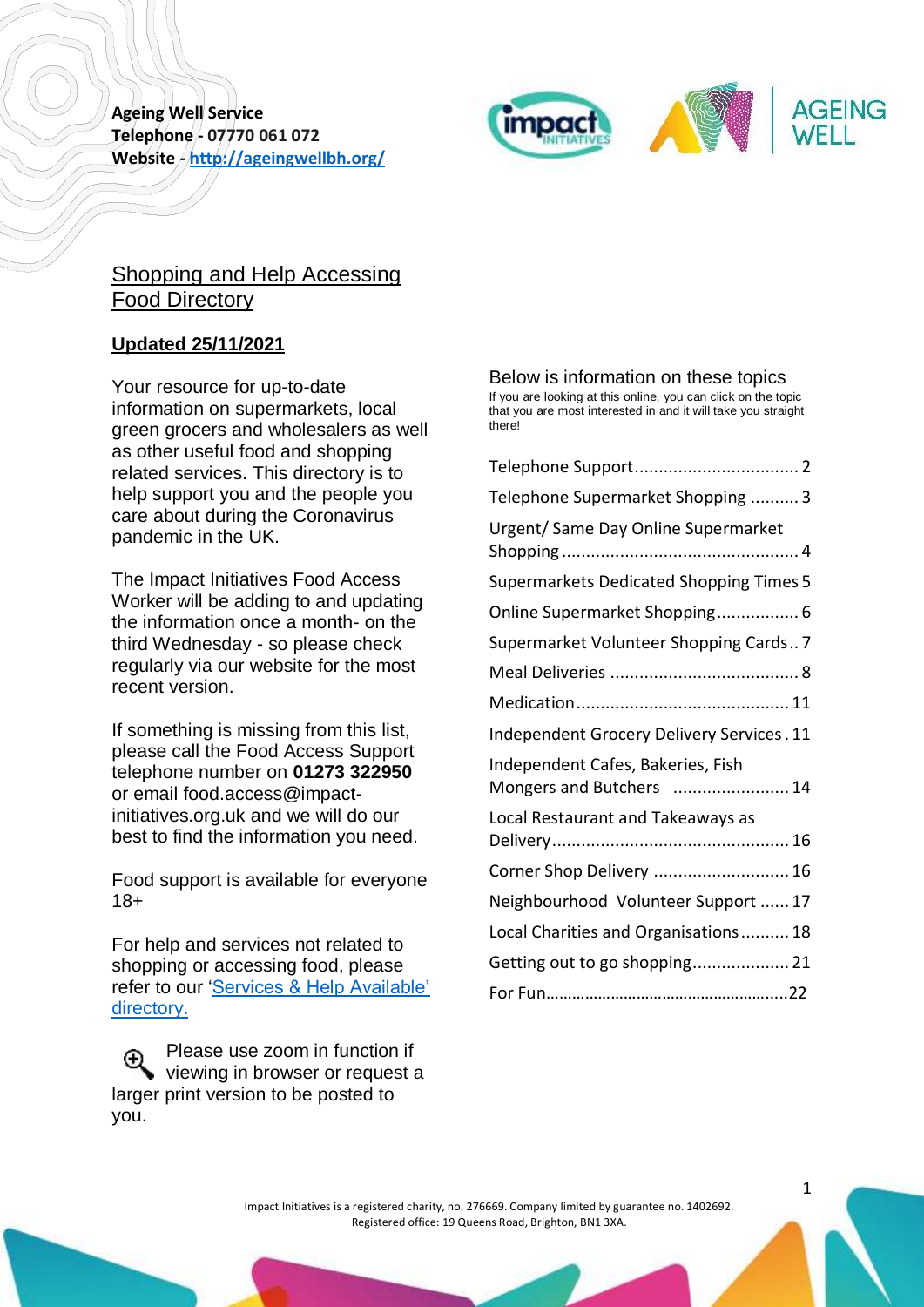

**Please Note**: The information provided within this directory does not represent a recommendation or endorsement from Ageing Well for a service or provider. Ageing Well will always endeavour to keep the information in this directory accurate and up-to-date, but we will not be held responsible for any inaccuracies. Please use your own discretion when contacting or making use of the options listed below. If you do find any errors in the information provided, we would appreciate you getting in touch so we can rectify this as soon as possible. You are always welcome to contact Ageing Well if you would like to discuss any of the service options or organisations in more detail.

<span id="page-1-0"></span>

| <b>Telephone</b><br><b>Support</b>                                                                        | Help is available over the phone to navigate information around getting your food shopping<br>whatever your situation.                                                                                                                                                                                                                                                                                                           |                                                                                                                                   |
|-----------------------------------------------------------------------------------------------------------|----------------------------------------------------------------------------------------------------------------------------------------------------------------------------------------------------------------------------------------------------------------------------------------------------------------------------------------------------------------------------------------------------------------------------------|-----------------------------------------------------------------------------------------------------------------------------------|
| Impact<br>Initiatives'<br><b>Food Access</b><br><b>Support</b>                                            | Food & Essential Supplies for people 18+ who can<br>afford to pay for shopping<br>Support to use online and telephone shopping<br>options.<br>Signposting people to paid shopping services.<br>٠<br>One-off small food shop in if no other options<br>$\bullet$<br>are available.<br>As Covid-19 restrictions ease, short-term<br>$\bullet$<br>support for individuals to regain confidence in<br>shopping for themselves again. | 01273 322950<br>or<br>via BHCC<br>01273 293 117 option 3<br>ageingwellbh@impact-<br>initiatives.org.uk                            |
| <b>Brighton and</b><br><b>Hove City</b><br>Council<br>Local<br><b>Discretionary</b><br><b>Social Fund</b> | If you need emergency help with food (including food<br>vouchers and food bank referrals), energy bills and other<br>essentials, please phone 01273 293 117 and select<br>option 1. You will be directed to the Local Discretionary<br>Social Fund. Or fill in the online form to request help for<br>yourself or someone else.                                                                                                  | 01273 293 117 option 1<br>https://www.brighton-<br>hove.gov.uk/coronavirus-covid-<br>19/request-help-yourself-or-<br>someone-else |
| <b>Household</b><br><b>Support</b><br><b>Fund</b>                                                         | There is extra help available this winter for households<br>struggling to pay for food, fuel and other essential costs.<br>This service does not provide cash, but will issue<br>vouchers or other suitable forms of support to support<br>you and your family. Please call the community hub on<br>01273 293 117, option number 2, and they can help you<br>explore the options available to you for help and<br>support.       | 01273 293 117 option 2<br>https://www.brighton-<br>hove.gov.uk/household-support-<br>fund                                         |

Impact Initiatives is a registered charity, no. 276669. Company limited by guarantee no. 1402692. Registered office: 19 Queens Road, Brighton, BN1 3XA.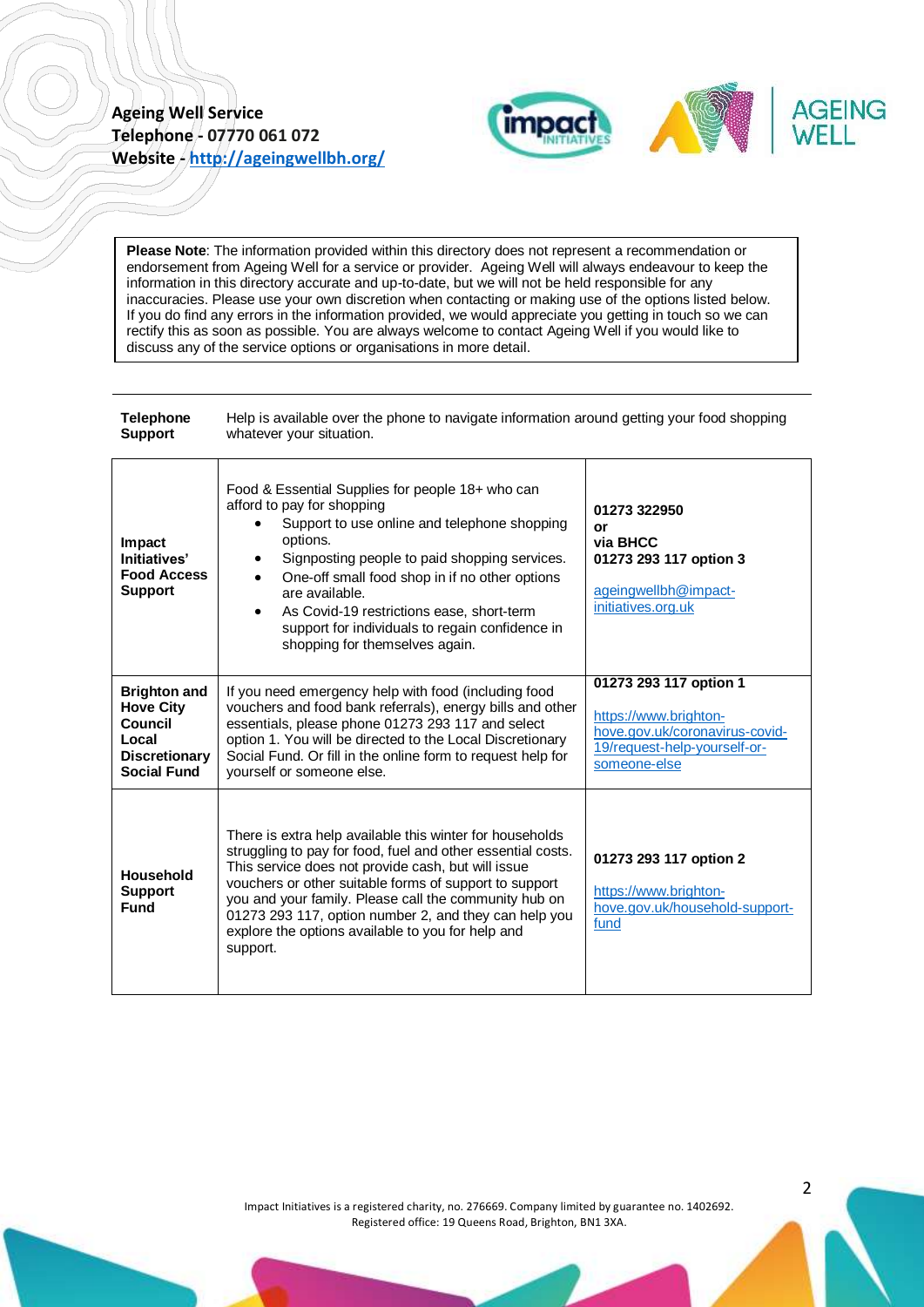

| <b>Ageing Well</b><br>50+ Food<br>and Nutrition | Eating well is an important part of ageing well. Our<br>service supports people aged 50+ who are at risk of<br>undernutrition and dehydration. This can be by<br>telephone or through face-to-face support. We can offer<br>information on what services and help are available<br>within Brighton & Hove, as well as have talk through<br>how nutritional needs change as you age and how to eat<br>well. | 01273322948<br>ageingwellbh@impact-<br>initiatives.org.uk<br>http://ageingwellbh.org/food-and-<br>nutrition/ |
|-------------------------------------------------|------------------------------------------------------------------------------------------------------------------------------------------------------------------------------------------------------------------------------------------------------------------------------------------------------------------------------------------------------------------------------------------------------------|--------------------------------------------------------------------------------------------------------------|
|                                                 | We have a booklet Eating Well to Stay Healthy as You<br>Age for older people who may not be eating enough to<br>be healthy. The guide will help spot the signs of<br>undernutrition and suggests ideas to help prevent it.                                                                                                                                                                                 |                                                                                                              |

<span id="page-2-0"></span>

| <b>Telephone</b>                                                                 | Some supermarkets have made it possible for older and vulnerable people to order                                                                                                                                                                                                                                                                                                                                                                                                                                                                                                                                                                                                                                                                                                                                                                                                                                                                                                                                                                                                       |                                                                                                                                                                                                                                                                              |
|----------------------------------------------------------------------------------|----------------------------------------------------------------------------------------------------------------------------------------------------------------------------------------------------------------------------------------------------------------------------------------------------------------------------------------------------------------------------------------------------------------------------------------------------------------------------------------------------------------------------------------------------------------------------------------------------------------------------------------------------------------------------------------------------------------------------------------------------------------------------------------------------------------------------------------------------------------------------------------------------------------------------------------------------------------------------------------------------------------------------------------------------------------------------------------|------------------------------------------------------------------------------------------------------------------------------------------------------------------------------------------------------------------------------------------------------------------------------|
| <b>Supermarket</b>                                                               | groceries over the phone. Later in the directory, you will also find local green                                                                                                                                                                                                                                                                                                                                                                                                                                                                                                                                                                                                                                                                                                                                                                                                                                                                                                                                                                                                       |                                                                                                                                                                                                                                                                              |
| <b>Shopping</b>                                                                  | grocers and wholesalers where telephone orders are possible.                                                                                                                                                                                                                                                                                                                                                                                                                                                                                                                                                                                                                                                                                                                                                                                                                                                                                                                                                                                                                           |                                                                                                                                                                                                                                                                              |
| <b>Morrison's Doorstep</b><br><b>Delivery</b><br>*Working well for AW<br>clients | Morrison's have set up a service called<br>Morrison's Doorstep Delivery for self-isolating<br>customers. Customers can call with their<br>shopping lists and place an order.<br>You must have a minimum order of 5<br><b>items</b> or more to use this service. Payment is<br>completed by contactless card or chip and<br>pin on delivery. In order to use this service<br>vou must live within 10 miles of a Morrison's<br>store.<br>To find out where your nearest local<br>Morrison's store is located, use the<br>Morrison's store locator website by clicking<br>on the below web link:<br>https://my.morrisons.com/storefinder/.<br>Delivery charges<br>Elderly and vulnerable: £2.50<br>Standard: £2.50<br>* Morrison's Doorstep Delivery service has<br>introduced a mandatory delivery charge of<br>£2.50 for all service users including older<br>and vulnerable service users. The<br>compulsory £2.50 delivery charge will<br>replace the optional contribution of £1.50<br>towards the delivery cost previously<br>applicable to older and vulnerable service<br>users.* | 0345 611 6111 press option 5<br>Select option 1 - to place your<br>order<br>Select option 2- - to discuss your<br>food order queries.<br>Order Mon - Sat 9am- 5pm<br>Delivered the next day anytime<br>between 10am-6pm.<br>https://my.morrisons.com/doorstep-<br>deliveries |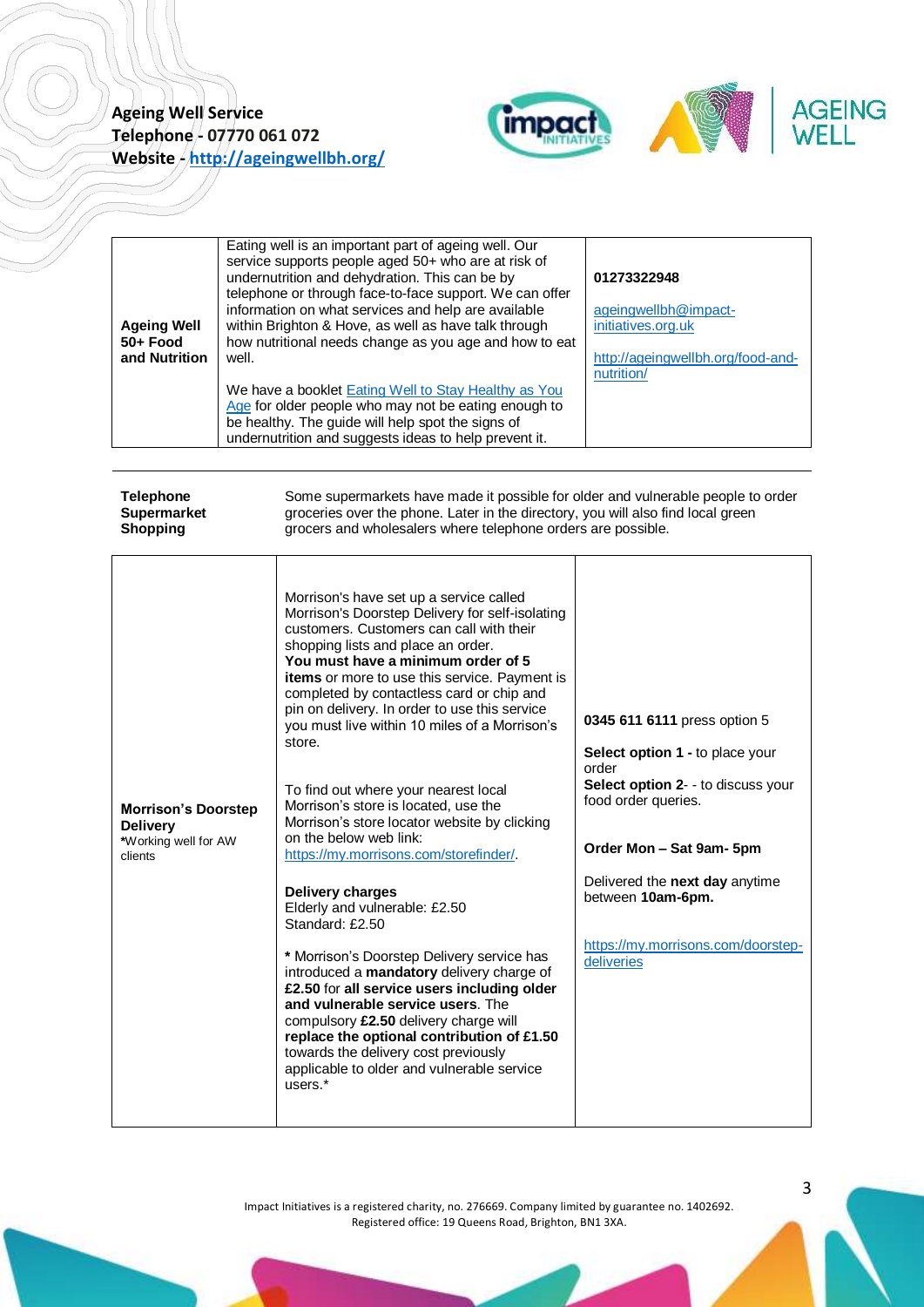

|--|

#### <span id="page-3-0"></span>**Urgent/ Same Day Online Supermarket Shopping**

If you need to self-isolate unexpectedly you may need to order in food that same day. Delivery companies will be able to deliver within hours. Use the postcode function to check availability in your area. If you are not online call Impact Initiatives' Food Access Support 01273322950.

| <b>Deliveroo</b><br>(debit card)                       | Morrison's, Co-op and Marks and<br>Spencer's food can be ordered online or via<br>the Deliveroo App by clicking on the grocery<br>tab. Delivery within half an hour depending on<br>your location. Use the postcode search tool to<br>find out if they deliver to your area. There is a<br>delivery charge and a small service fee.                                                                                                                                                                                                                                        | https://deliveroo.co.uk/                              |
|--------------------------------------------------------|----------------------------------------------------------------------------------------------------------------------------------------------------------------------------------------------------------------------------------------------------------------------------------------------------------------------------------------------------------------------------------------------------------------------------------------------------------------------------------------------------------------------------------------------------------------------------|-------------------------------------------------------|
| Dinner 2 Go<br>(cash)                                  | Online Brighton based delivery service<br>delivering from local restaurants, takeaways<br>and off-licenses. Online or via app. Cash can<br>be paid on delivery. Service available from 12<br>noon.                                                                                                                                                                                                                                                                                                                                                                         | www.dinner2go.co.uk/brighton                          |
| Coop<br>(debit card)                                   | Home delivery for online shopping within 2<br>hours. Minimum spend £15. Delivery charges<br>£0.99-£1.99. Enter your post code to find next<br>available slot.                                                                                                                                                                                                                                                                                                                                                                                                              | https://www.coop.co.uk/ways-to-shop/home-<br>delivery |
| Sainsbury's<br><b>Chop Chop</b><br>App<br>(debit card) | For delivery within in an hour download the<br>Sainsbury's Chop Chop App. Minimum spend<br>£15, £5 delivery charge.                                                                                                                                                                                                                                                                                                                                                                                                                                                        | https://www.chopchopapp.co.uk/                        |
| Tesco Whoosh<br>(debit card)                           | Tesco Whoosh is a 60-minute delivery<br>service, and your order will arrive within an<br>hour from your checkout time. Simply log into<br>your Tesco online account, and book a 60-<br>minute delivery slot. You can choose from a<br>range of essential items which will be packed<br>from your local Tesco Express. Your order will<br>be handed to a delivery partner to deliver your<br>shopping, which you can track right to your<br>door. In order to get your order to you faster<br>your shopping will be delivered by bike, so<br>weight restrictions may apply. | https://www.tesco.com/groceries/en-<br>GB/zone/whoosh |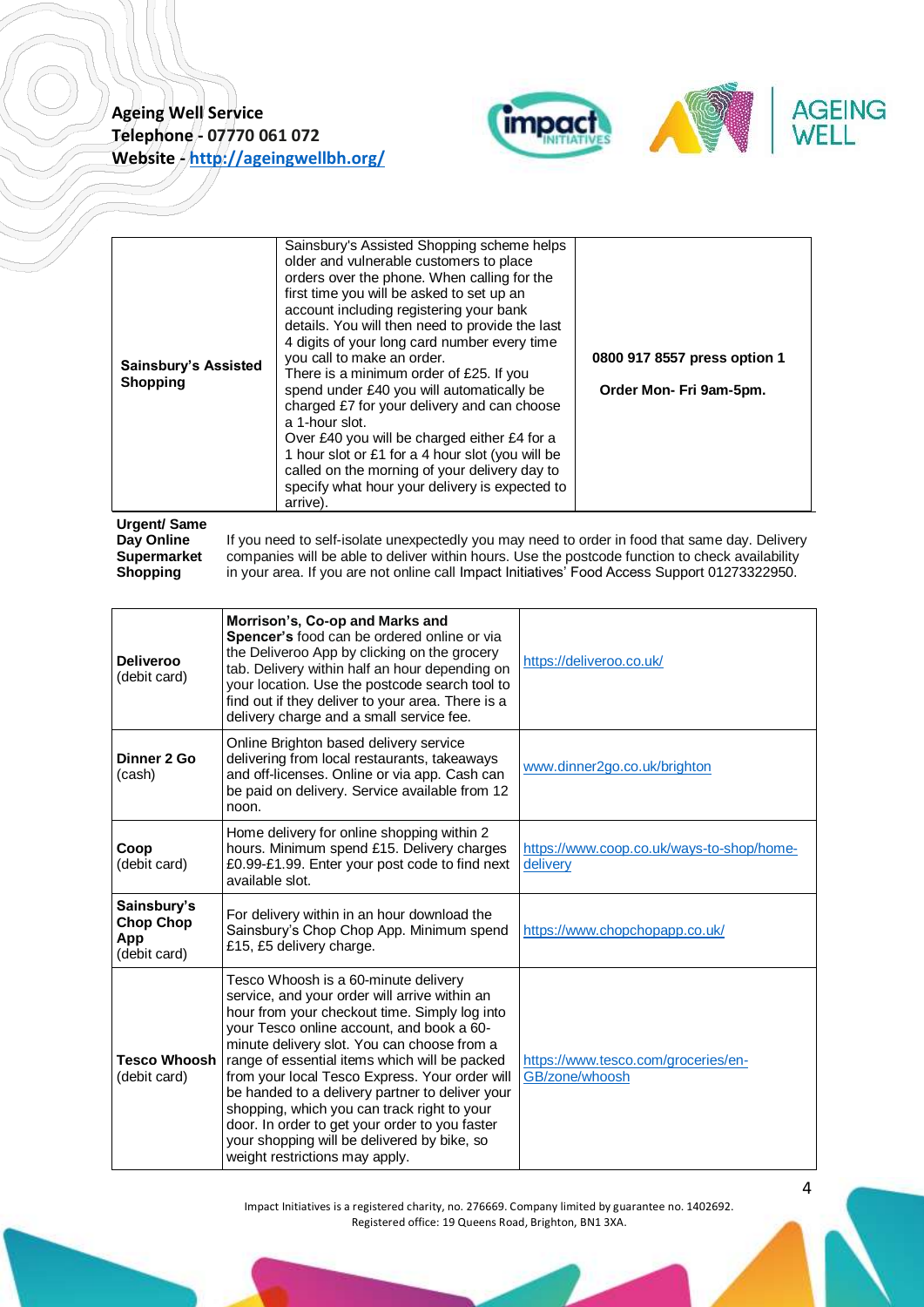

| Amazon Fresh<br>(debit card)       | Amazon website offers a service called<br>Amazon Fresh which offers Amazon Prime<br>members and members of their Amazon<br>household, same-day or next-day delivery of<br>grocery orders. Delivery slots are 1-hour and<br>2-hour time windows with a minimum order of<br>£15. Both free trial and paid members of<br>Amazon Prime and Prime Student are eligible<br>to shop with Amazon Fresh and Morrison's on<br>Amazon.<br>Delivery is available to selected postcodes<br>in Brighton and Hove. Offering a wide<br>selection of fresh produce, meats, seafood,<br>dairy, frozen items, and household essentials.<br>Delivery charge ranges from £3.99 to £6.99<br>depending on the value of your food shopping<br>order. | https://www.amazon.co.uk/alm/storefront?alm<br>BrandId=QW1hem9uIEZyZXNo |
|------------------------------------|------------------------------------------------------------------------------------------------------------------------------------------------------------------------------------------------------------------------------------------------------------------------------------------------------------------------------------------------------------------------------------------------------------------------------------------------------------------------------------------------------------------------------------------------------------------------------------------------------------------------------------------------------------------------------------------------------------------------------|-------------------------------------------------------------------------|
| Pamir<br>(debit card or<br>PayPal) | Organic and international food delivery to all<br>postcodes within a 3-mile radius from the<br>store at BN1 4QF. Same day delivery by<br>8pm available if you order online before<br>12pm. Minimum order £20 for free delivery. All<br>fresh meat halal.                                                                                                                                                                                                                                                                                                                                                                                                                                                                     | 01273 673 888<br>https://pamirgrocery.co.uk/                            |

<span id="page-4-0"></span>

| <b>Supermarket</b><br>(click hyperlink<br><b>on</b><br>supermarket's<br>name for latest<br>up to date<br><i>information on</i><br><b>Opening Times</b><br>for different<br>groups) | Most supermarkets are now back to their normal opening hours however and do not have<br>dedicated priority shopping times for older people, NHS staff and care workers. However,<br>some supermarkets are still offering priority access times, which are listed below. Other<br>services such as telephone shopping and shopping with local independent shops or<br>wholesalers that deliver can be found later in this directory and are encouraged if you are<br>unable to go out. Advice on staying safe outside your home from the government can be<br>found here. Shopping at quieter times, maintaining a 2m (6feet) distance, using<br>contactless payments, making use of sanitation stations and only touching what you<br>intend to buy remain advisable.<br>It is mandatory for all customers (unless exempt with valid ID) to wear a face covering for<br>the duration of their visit. |                                     |
|------------------------------------------------------------------------------------------------------------------------------------------------------------------------------------|------------------------------------------------------------------------------------------------------------------------------------------------------------------------------------------------------------------------------------------------------------------------------------------------------------------------------------------------------------------------------------------------------------------------------------------------------------------------------------------------------------------------------------------------------------------------------------------------------------------------------------------------------------------------------------------------------------------------------------------------------------------------------------------------------------------------------------------------------------------------------------------------------|-------------------------------------|
|                                                                                                                                                                                    | <b>Supermarkets Dedicated Shopping Times</b>                                                                                                                                                                                                                                                                                                                                                                                                                                                                                                                                                                                                                                                                                                                                                                                                                                                         |                                     |
|                                                                                                                                                                                    | Older people, disabled people and their<br>carers                                                                                                                                                                                                                                                                                                                                                                                                                                                                                                                                                                                                                                                                                                                                                                                                                                                    | Anyone with an NHS ID badge         |
| Sainsbury's                                                                                                                                                                        | <b>Priority access</b>                                                                                                                                                                                                                                                                                                                                                                                                                                                                                                                                                                                                                                                                                                                                                                                                                                                                               | Priority access with valid ID       |
| <b>Tesco</b>                                                                                                                                                                       | 9am to 10am Wednesday and Sunday for<br>browsing only. This is for large stores only<br>and designated times may vary from store<br>to store. Tesco have installed a simple<br>'traffic light' system in some of the larger<br>stores to help manage the flow in and out.                                                                                                                                                                                                                                                                                                                                                                                                                                                                                                                                                                                                                            | Priority access with valid ID       |
| <b>Morrison's</b>                                                                                                                                                                  | No dedicated hours                                                                                                                                                                                                                                                                                                                                                                                                                                                                                                                                                                                                                                                                                                                                                                                                                                                                                   | 6:00am to 7:00am Mon-Sat, 9:00am to |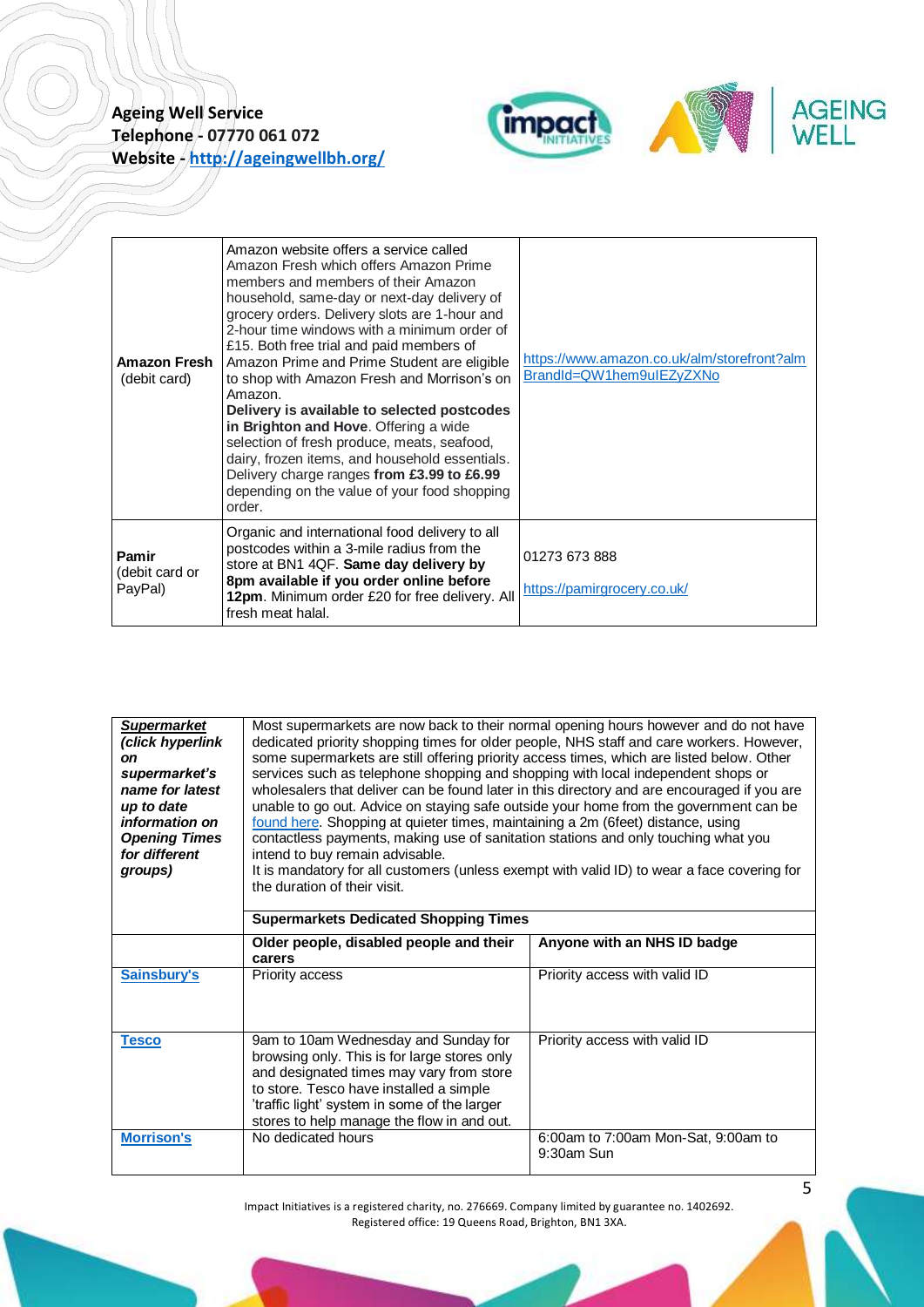

| <b>Infinity Foods</b> | 9:30am to 10:30am Thursdays | No dedicated hours                                |
|-----------------------|-----------------------------|---------------------------------------------------|
| <b>Waitrose</b>       | Priority access             | Priority access with ID to shops and<br>checkouts |

<span id="page-5-0"></span>

| Online<br><b>Supermarket</b><br><b>Shopping</b> | Contact Impact Initiatives' Food Access Support Service 01273322950 for information and<br>support with using the below online supermarket shopping options.                                                                                                                                                                                                                      |                               |
|-------------------------------------------------|-----------------------------------------------------------------------------------------------------------------------------------------------------------------------------------------------------------------------------------------------------------------------------------------------------------------------------------------------------------------------------------|-------------------------------|
| Asda                                            | £3 basket charge for online delivery orders<br>under £40. Delivery charges £1-£6.50.<br>£3 basket charge for click and collect orders<br>under £25. Collection free - £3. Express<br>pickup within 4 hours available.                                                                                                                                                             | www.asda.com                  |
| Aldi                                            | Aldi have a Click and Collect service in<br>Brighton and Hove.<br>Choose your collection store and time slot<br>online. All slots are £4.99 with no required<br>minimum spend. On the day of pick up, you<br>will receive a confirmation email and/or text<br>reminder. Follow the Click & Collect parking<br>bay instructions upon collection.                                   | Click and Collect   ALDI      |
| Coop                                            | Spend £25 in store for free home delivery in<br>two hours from Blatchington Road Coop.<br>Coop offers delivery or collection.                                                                                                                                                                                                                                                     | http://www.coop.co.uk         |
| <b>Iceland</b>                                  | Minimum online order £25 for £2 delivery<br>charge or free over £35.<br>Spend £25 in store for free same day home<br>delivery. You can place your online order up to<br>six days in advance and delivery slots are<br>offered on a first-come first-served basis and<br>are subject to availability.                                                                              | https://www.iceland.co.uk/    |
| Marks &<br>Spencer's /<br>Ocado                 | Order M&S food through Ocado. £2.99-£6.99<br>delivery charge for online orders under £75.<br>Free delivery over £75. Ocado have a helpful<br>live chat function on their website where you<br>can ask an advisor regarding any queries you<br>have with ordering online. The advisors can't<br>help with delivery slot booking but are happy<br>to help with any other enquiries. | https://www.ocado.com/        |
| Morrison's                                      | £40 minimum spend for home delivery.<br>Delivery charges range between £2-£5.<br>Charges may vary depending on your delivery<br>address and the day and time of your chosen<br>slot. £25 minimum spend for click and collect.<br>Collection free. Help available to load your<br>car.                                                                                             | https://www.morrisons.com/    |
| Sainsbury's                                     | £25 minimum spend. £7 delivery charge for<br>online orders under £40. Delivery charges for<br>orders over £40 will vary between £1- £4.50<br>and free over £100 for delivery on Monday -<br>Thursday after 2pm. £4 basket change for                                                                                                                                              | https://www.sainsburys.co.uk/ |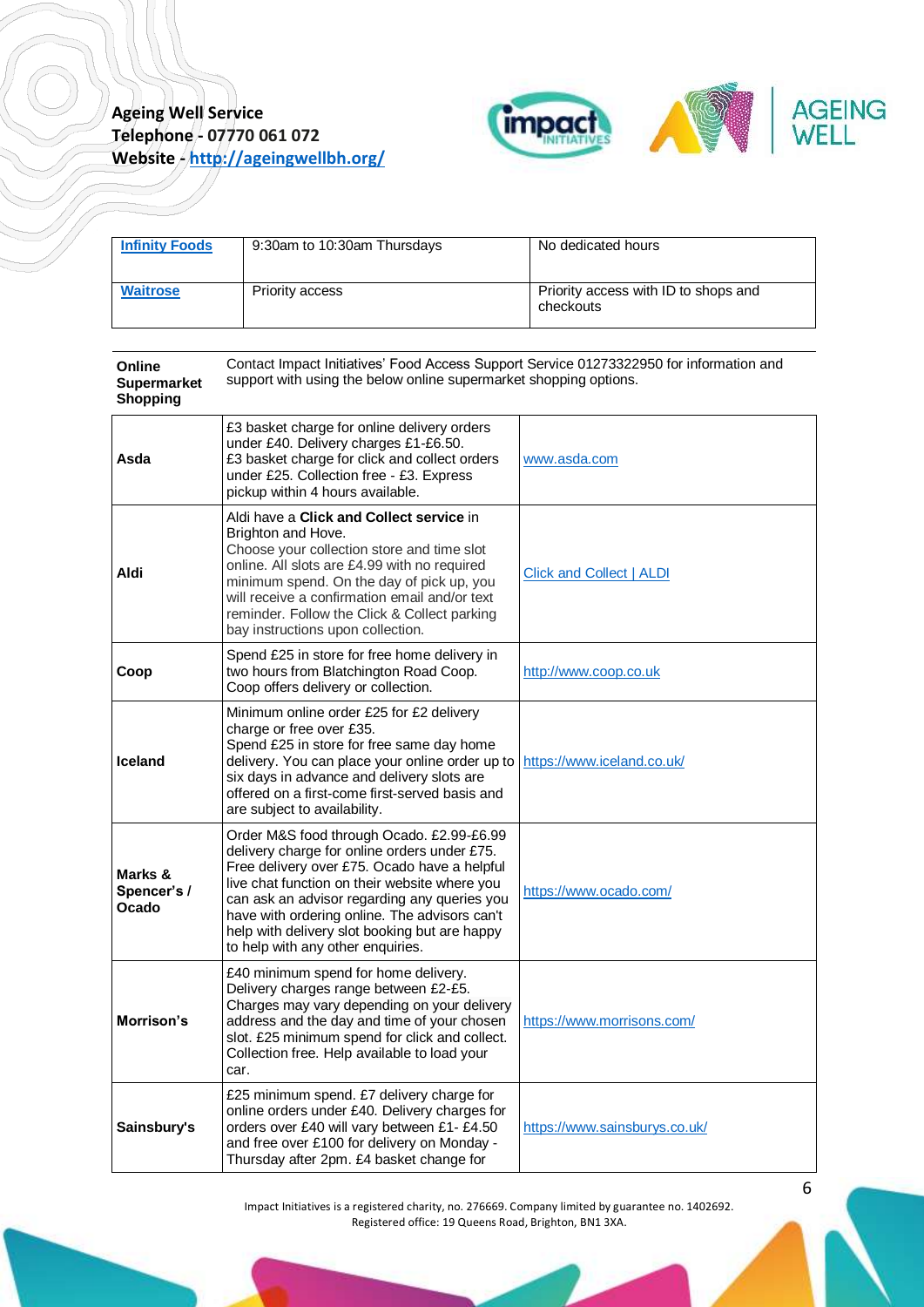

|              | click and collect orders under £40. Collection<br>free.                                                                  |                  |
|--------------|--------------------------------------------------------------------------------------------------------------------------|------------------|
| <b>Tesco</b> | £4 basket charge for online delivery orders<br>under £40.<br>£4 basket charge for click and collect orders<br>under £25. | www.tesco.com    |
| Waitrose     | Minimum online order £40 with free delivery.                                                                             | www.waitrose.com |

<span id="page-6-0"></span>**Supermarket Volunteer Shopping Cards**

Supermarkets are offering a cashless shopping card so that volunteers can get your shopping for you and avoid the exchange of money. Top up your card online and the volunteer can print out a code to be used at the checkout. You can decide how much money goes on the card and how often you want to top it up.

| Asda              | Visit Asda's website to sign up for a<br>volunteer shopping card.                                                                                                                                                                                                                                                                                 | https://www.asdagiftcards.com/volunteer-<br>shopping                                      |
|-------------------|---------------------------------------------------------------------------------------------------------------------------------------------------------------------------------------------------------------------------------------------------------------------------------------------------------------------------------------------------|-------------------------------------------------------------------------------------------|
| Marks & Spencer's | M&S have launched a 'We're all in<br>this together' e-gift card. Order<br>online a card with your desired<br>amount and then email the barcode<br>to your volunteer.                                                                                                                                                                              | https://www.marksandspencer.com/all-in-this-<br>together/p/p60282075                      |
| Sainsbury's       | Send an E-Gift card to a friend or<br>helper so they can shop in store for<br>you.                                                                                                                                                                                                                                                                | 0371 200 1597<br>https://sainsburysgiftcard.co.uk/                                        |
| Waitrose          | Waitrose have gift cards and you<br>can send a gift card to a friend or<br>helper so they can shop in store for<br>vou. Gift cards can be ordered and<br>used immediately or you can select<br>a future date for the gift card to be<br>used (the link takes you to the John<br>Lewis & Partners website, where<br>Waitrose gift cards are sold.) | Buy Official Gift Vouchers sent by email to be<br>redeemed online (iohnlewisgiftcard.com) |
| Aldi              | Aldi has introduced shopping<br>vouchers as a way to pay for<br>shopping in store. It's a cashless<br>payment option that can be sent to<br>your address or a family, friend or<br>volunteer. There are two separate<br>voucher options to choose from.                                                                                           | <b>ALDI Grocery Vouchers</b><br>or email vouchers@aldi.co.uk                              |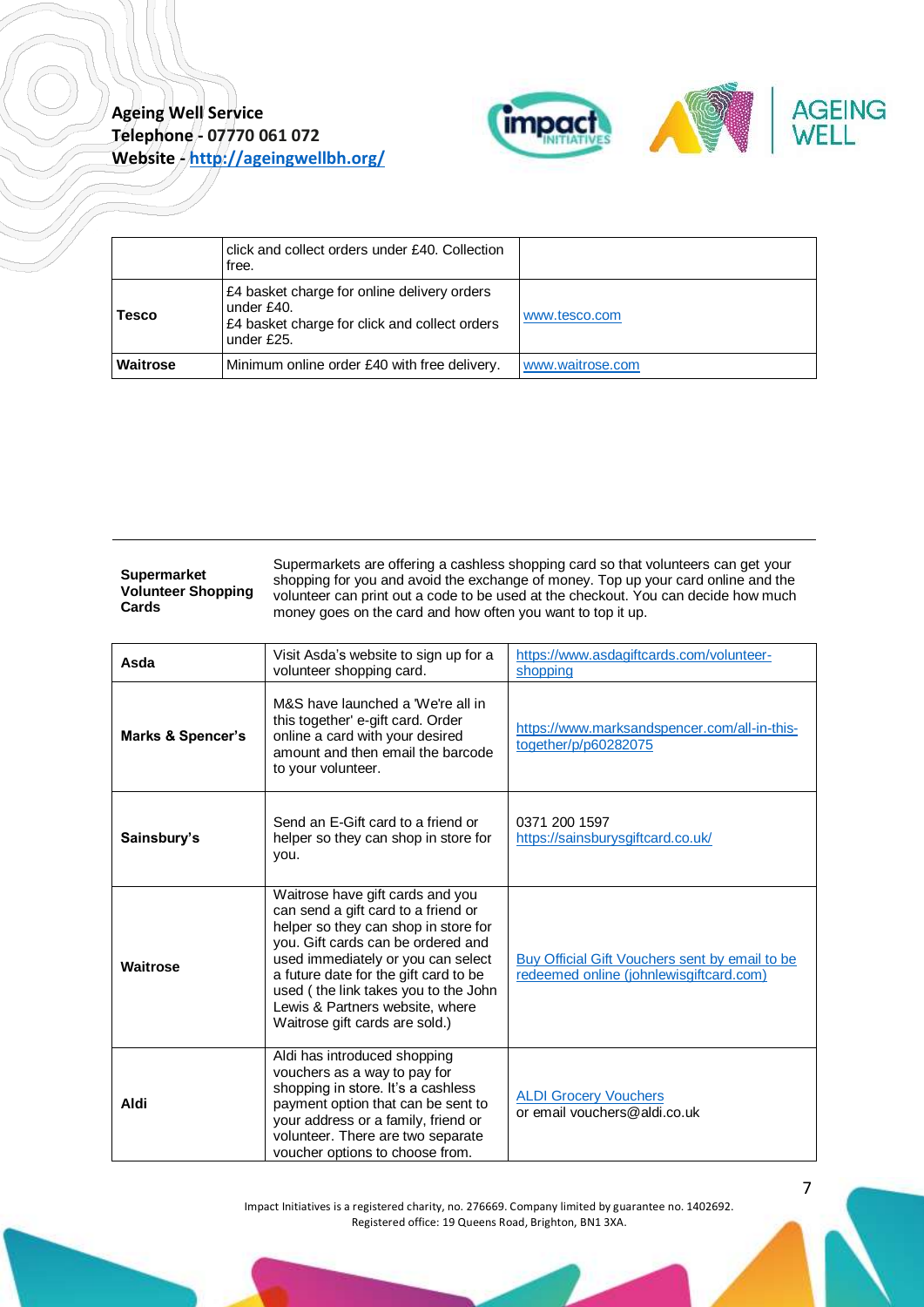

| Coop         | Coop have set up a community<br>shopping scheme and have made<br>community shopping cards<br>available. Call 0800 029 4592 and<br>the card will be sent to you in 2-3<br>working days. | 0800 029 4592<br>https://www.coop.co.uk/terms-and-conditions                                              |
|--------------|----------------------------------------------------------------------------------------------------------------------------------------------------------------------------------------|-----------------------------------------------------------------------------------------------------------|
| <b>Tesco</b> | Tesco have set up an e-gift card<br>which is a safe and easy way to<br>send payment to a volunteer for<br>your shopping.                                                               | Order a Tesco Volunteer e-Gift Card   Buy<br>digital gift cards online from Tesco<br>(tescogiftcards.com) |

<span id="page-7-0"></span>

| <b>Meal Deliveries</b> | The following companies deliver hot, chilled or frozen meals across Brighton and<br>Hove. Orders can be made over the phone or online with payments made by card and<br>some companies allow cash or cheque on delivery.<br>Call the company to request a free brochure and browse at your leisure. You can<br>ask Food Access to request this for you if you are happy for your contact details to be<br>shared. |  |
|------------------------|-------------------------------------------------------------------------------------------------------------------------------------------------------------------------------------------------------------------------------------------------------------------------------------------------------------------------------------------------------------------------------------------------------------------|--|
| Hot meal delivery      |                                                                                                                                                                                                                                                                                                                                                                                                                   |  |
|                        | Mother Theresa's and Presto hot meal                                                                                                                                                                                                                                                                                                                                                                              |  |

| <b>Mother Theresa's</b><br>meals by Presto | Mother Theresa's and Presto hot meal<br>service providers have combined as one<br>service and are now known as <b>Mother</b><br>Theresa's meals by Presto. The service<br>includes a brief welfare check where<br>drivers will phone in, if someone doesn't<br>answer the door. There is an option to<br>select grocery delivery from a limited list of<br>items available along with the meals.                                                         | 01323 441 114<br>www.mothertheresas.co.uk<br>www.getpresto.co.uk<br>info@mothertheresas.co.uk |
|--------------------------------------------|----------------------------------------------------------------------------------------------------------------------------------------------------------------------------------------------------------------------------------------------------------------------------------------------------------------------------------------------------------------------------------------------------------------------------------------------------------|-----------------------------------------------------------------------------------------------|
| Frozen ready meal delivery                 |                                                                                                                                                                                                                                                                                                                                                                                                                                                          |                                                                                               |
| <b>Oakhouse Foods</b>                      | Regular and reliable deliveries. Orders of<br>£30 or more are delivered for free<br>otherwise £1 charge. There is an option to<br>order groceries such as fresh food and<br>cupboard items however it is a limited list<br>of items available to select online and via<br>brochure currently. Deliveries can be<br>brought into your home on request.<br>Payment by cash or cheque upon delivery<br>possible or pay by card online or over the<br>phone. | 01273 582 260<br>www.oakhousefoods.co.uk                                                      |
| <b>Wiltshire Farm</b><br><b>Foods</b>      | Over 300 delicious meals and desserts.<br>including gluten free and vegetarian<br>options. Free no-contact delivery. Minimum<br>order £19.99. Deliveries can be brought<br>into your home on request. Payment by<br>debit or credit card on the phone or online,<br>or you can pay in cash or by cheque to<br>your driver.                                                                                                                               | 01903 206 777<br>www.wiltshirefarmfoods.com                                                   |
| <b>Cook</b>                                | Limited delivery slots available, £40<br>minimum order or click and collect from<br>store. Card payments only.                                                                                                                                                                                                                                                                                                                                           | 01732 759 020<br>www.cookfood.net                                                             |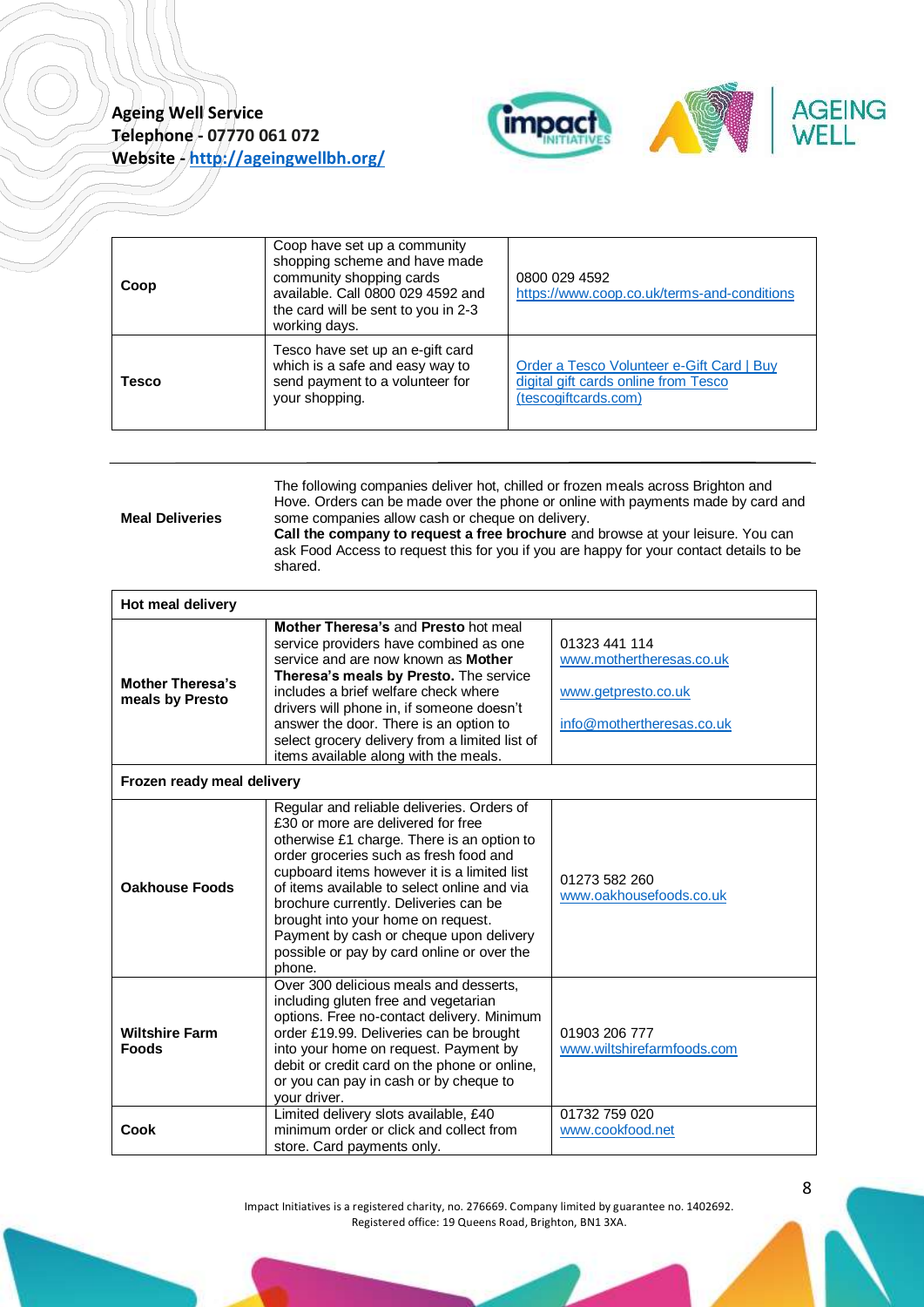

| <b>Punjab Kitchen from</b><br><b>Simply Food</b><br>Solutions | Order a mixed case of 12 frozen meals for<br>£42. Delivery next day before 12 noon if<br>ordering Monday - Thursday before<br>10.30am. No delivery charge. A full range<br>of Halal meals, which are made strictly in<br>accordance with Sharia Law, and the<br>ethnic vegetarian meals are made<br>separately so as to satisfy all religious<br>denominations. Kosher meals also<br>available in the Simply World foods<br>section.                                                                                                                                                                                                                                                                                                                                                               | 0191 456 0456<br>salesorders@simplyfoodsolutions.co.uk<br>https://simplyfoodsolutions.co.uk/punjab<br>-kitchen/ |
|---------------------------------------------------------------|----------------------------------------------------------------------------------------------------------------------------------------------------------------------------------------------------------------------------------------------------------------------------------------------------------------------------------------------------------------------------------------------------------------------------------------------------------------------------------------------------------------------------------------------------------------------------------------------------------------------------------------------------------------------------------------------------------------------------------------------------------------------------------------------------|-----------------------------------------------------------------------------------------------------------------|
| <b>Chef Akila</b>                                             | Deliciously healthy curries & biryanis,<br>delivered frozen. Slow-cooked with all<br>natural ingredients. Vegan options<br>available. Free delivery for orders over<br>£39.                                                                                                                                                                                                                                                                                                                                                                                                                                                                                                                                                                                                                        | 0203 991 9736<br>https://www.chefakila.com/                                                                     |
| <b>Spice Upp</b>                                              | UK's No. 1 African Caribbean Online<br>Supermarket selling frozen ready meals<br>made by experienced chefs bringing you<br>the best in delicious dishes from the roots<br>of African and the Caribbean. Payment via<br>website or bank transfer only. Delivery from<br>£6.99.                                                                                                                                                                                                                                                                                                                                                                                                                                                                                                                      | 01509 390174<br>https://spiceeupp.co.uk/12-ready-meals                                                          |
| Winny's Kitchen                                               | Winny's Kitchen deliver flash frozen<br>traditional Caribbean meals to your door.<br>Meals consist of healthy and balanced<br>options that cater to a range of dietary<br>requirements which are listed under each<br>dish on their website. You can also pick<br>from specific food goals for your meals,<br>such as meals that are high in protein or<br>that are 500 calories and under. They can<br>also deliver oat bowls for a healthy<br>breakfast option. They offer free nationwide<br>delivery on a chosen delivery date that best<br>suits you. There is a minimum order of 5<br>meals for £30, which works out at a<br>reasonable price of £6 per meal. For any<br>other enquiries about the service, you can<br>call them on 01217690877 or email them at<br>hello@winnyskitchen.com. | https://www.winnyskitchen.com/order                                                                             |
| Other types of meal delivery                                  |                                                                                                                                                                                                                                                                                                                                                                                                                                                                                                                                                                                                                                                                                                                                                                                                    |                                                                                                                 |
| <b>Alimento</b>                                               | Easy ready meals for those with<br>swallowing difficulties and drinks to boost<br>nutritional intake. £5.00 delivery charge<br>on orders below £20.00. Free delivery<br>on orders £20.00 and over.                                                                                                                                                                                                                                                                                                                                                                                                                                                                                                                                                                                                 | 0800 083 4446<br>https://alimento.co.uk/                                                                        |
| Curry Leaf Café at<br>Home                                    | Curry Leaf Café at home is an online<br>ordering service that provides chilled 'finish<br>at home' South Indian meals, delivered to<br>your home. Each meal will stay fresh in the<br>fridge for three days and comes with easy-<br>to-follow heating instructions and is                                                                                                                                                                                                                                                                                                                                                                                                                                                                                                                          | https://www.curryleafcafe.com/athome<br>https://www.curryleafcafe.com/delivery-<br>schedule                     |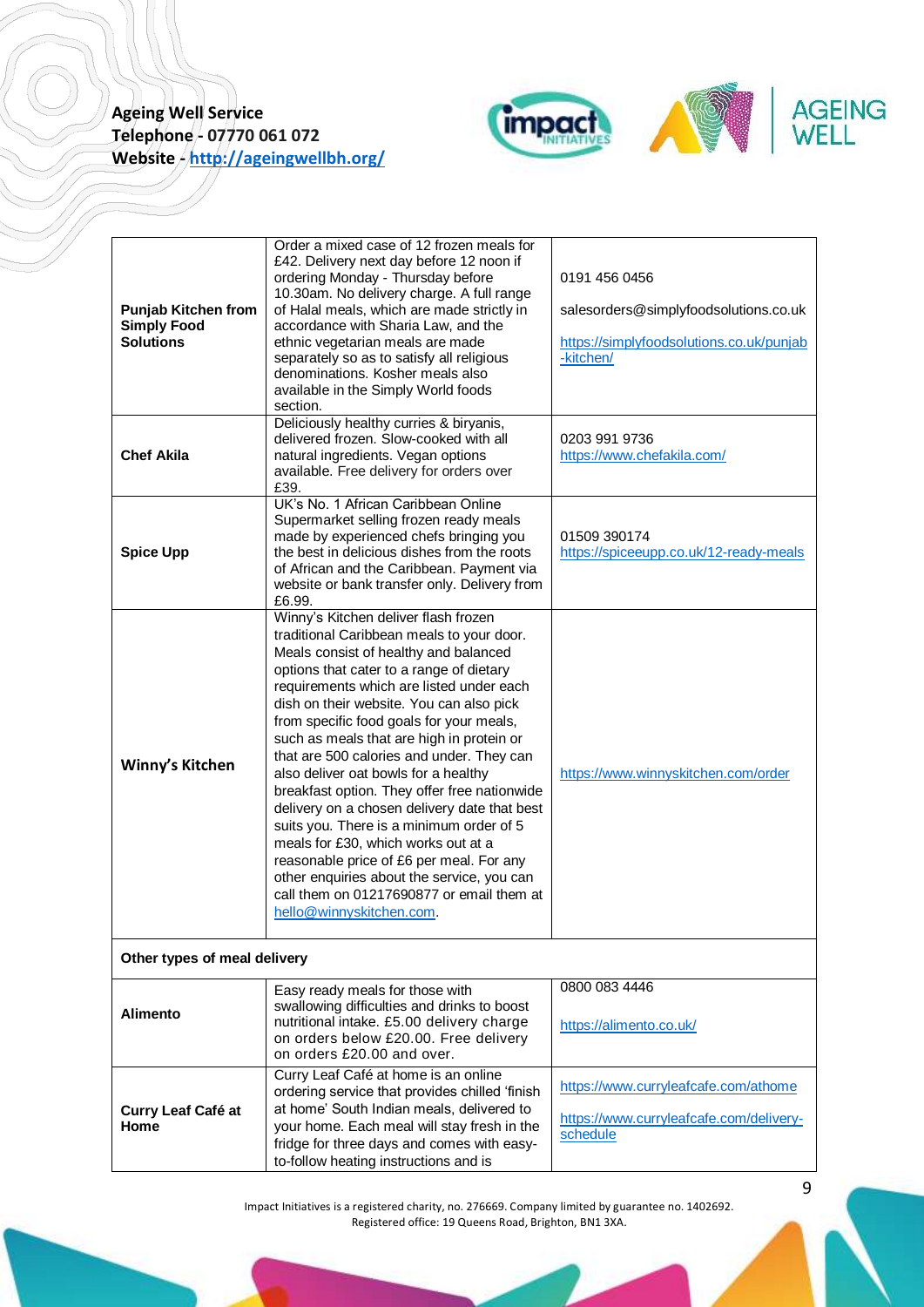

|                     | delivered in biodegradable packaging.<br>Curry Leaf Café caters to a range of dietary<br>requirements, which are listed for each<br>individual meal. They offer individual<br>meals, meals for two and family meal<br>boxes. You can find the full menu and price<br>list on their website. Online card payment<br>only. This is available for weekly Friday<br>delivery to BN1-4 if you order by 12 noon.<br>For areas outside of this, you can check<br>their delivery schedule on their website.                                                                                                                                                                                                                                              |                                     |
|---------------------|--------------------------------------------------------------------------------------------------------------------------------------------------------------------------------------------------------------------------------------------------------------------------------------------------------------------------------------------------------------------------------------------------------------------------------------------------------------------------------------------------------------------------------------------------------------------------------------------------------------------------------------------------------------------------------------------------------------------------------------------------|-------------------------------------|
| <b>Parsley Box</b>  | No need for a fridge or a freezer! Cupboard<br>stored meals delivered straight to your door<br>and ready to eat within minutes. Order by<br>website at www.parsleybox.com, on the<br>phone by calling 0800 612 7225 or by post.<br>Payment via all major credit and debit<br>cards as well as cheque are accepted. It is<br>not possible to pay with cash.                                                                                                                                                                                                                                                                                                                                                                                       | 0800 612 7225<br>www.parsleybox.com |
| <b>Hello Fresh</b>  | Hello Fresh is a meal kit subscription<br>service. Each week, HelloFresh delivers<br>you a box of ingredients along with recipes<br>that help you cook your own meals. You<br>can select meals from a 20-meal menu<br>each week. All recipes come with clear<br>nutritional information. Click on the web link<br>for more information.                                                                                                                                                                                                                                                                                                                                                                                                          | https://www.hellofresh.co.uk        |
| <b>Mindful Chef</b> | Mindful Chef are a recipe box service that<br>are dedicated to helping people eat<br>delicious and healthy meals. They offer<br>recipe boxes, frozen ready meals,<br>smoothie pouches, healthy broths and<br>soups, and next day delivery care boxes<br>full of fresh ingredients. All of their recipes<br>and meals come with clear nutritional<br>information. You can order on their website<br>and pay by debit card:<br>https://www.mindfulchef.com/. They also<br>have lots of healthy recipes on their<br>website:<br>https://www.mindfulchef.com/healthy-<br>recipes?hsLang=en, and a YouTube<br>channel where they have videos for you to<br>follow and cook along to:<br>https://www.youtube.com/channel/UCv8Yp<br>W9ZK7k20Z38ahKK--Q. | https://www.mindfulchef.com/        |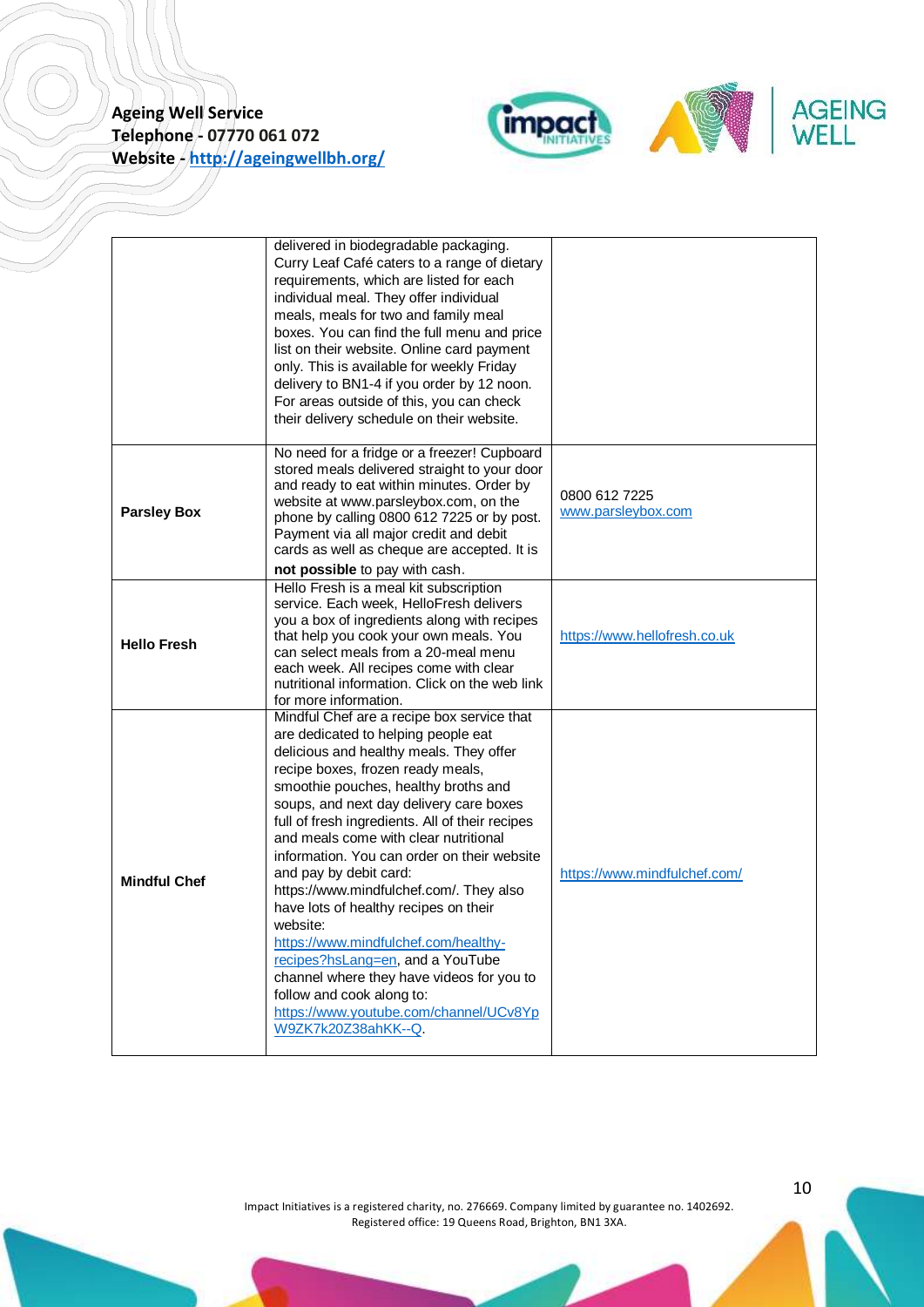

#### <span id="page-10-0"></span>**Medication**

| Pharmacy2U                                   | Taking care of your prescription<br>delivery for free                                                                                                                                                                                                                         | https://www.pharmacy2u.co.uk/prescriptions/electronic-<br>prescription-service-nhs |
|----------------------------------------------|-------------------------------------------------------------------------------------------------------------------------------------------------------------------------------------------------------------------------------------------------------------------------------|------------------------------------------------------------------------------------|
| NHS find a<br>pharmacy                       | Find your local pharmacy and<br>pharmacy details                                                                                                                                                                                                                              | https://www.nhs.uk/service-search/pharmacy/find-a-<br>pharmacy                     |
| Lloyds<br><b>Pharmacy</b><br><b>Delivery</b> | If you are unable to get to a<br>pharmacy in person, Lloyds<br>Pharmacy provides delivery for<br>£3.99 for general medicines and<br>health and wellbeing products.<br>Add the products you need to<br>your online basket and check<br>out using your credit or debit<br>card. | https://lloydspharmacy.com/                                                        |

#### <span id="page-10-1"></span>**Independent Grocery Delivery Services**

The following services operate in or deliver to Brighton & Hove. Orders can be made by phone and/or online.

In addition to this list **Brighton and Hove Food Partnership** have many more shops listed who can deliver. Visit their website for more details. Where to buy – [Brighton and Hove Food Partnership \(bhfood.org.uk\)](https://bhfood.org.uk/category/directory-hub/where-to-buy/)

**Please check website security – look out for padlock at beginning of URL.**

| <b>Infinity Foods Shop</b><br>and Bakery                    | Infinity Foods have partnered with Click It<br>Local. Delivery costs start at £3.00 for an<br>order from one shop and for each<br>additional retailer you order from, this adds<br>another £1 to delivery. Click It Local allows<br>small local shops to compete with bigger<br>supermarkets.                                                                                   | https://www.clickitlocal.co.uk/brighton/                                                |
|-------------------------------------------------------------|---------------------------------------------------------------------------------------------------------------------------------------------------------------------------------------------------------------------------------------------------------------------------------------------------------------------------------------------------------------------------------|-----------------------------------------------------------------------------------------|
| <b>Adams Wholesale</b>                                      | Free next day home delivery Monday to<br>Saturday. Orders over £50 free delivery<br>otherwise £5. Orders accepted until 11pm<br>to be eligible for free next day delivery.<br>Click and collect available on orders over<br>£25. Leave a voice message to have your<br>call returned. There can be a 24 hour wait<br>for receiving login details when setting up<br>an account. | 01903 282 220<br>www.adams-wholesale.com                                                |
| <b>Dubleaus the</b><br>Grocer<br>(cash payment<br>possible) | Currently no minimum order or delivery<br>charge. Try to achieve next day delivery.<br>Orders over the phone possible. Pay over<br>the phone or by cash on delivery. Change<br>can be provided for cash payment. Fruit                                                                                                                                                          | 075 709 33917<br>https://dubleaus.com<br>https://www.facebook.com/Dubleausthe<br>grocer |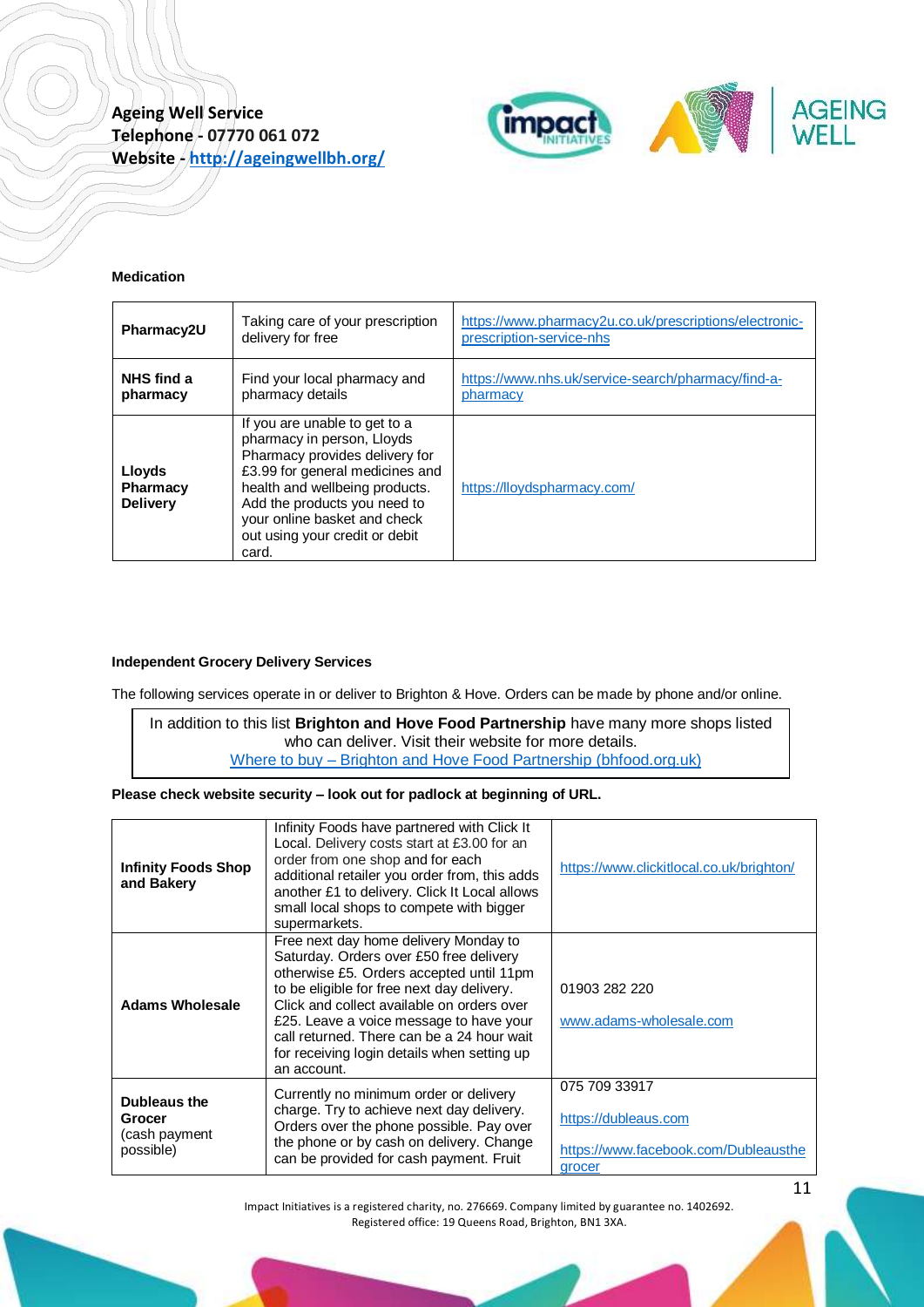

|                                                | and veg, dairy, bakery and store cupboard<br>items available.                                                                                                                                                                                                                                                                                                                                                                                                                                                                                                                                                                                          | Sun: 10am-4pm, Mon-Sat: 7 am-<br>6.30pm                                                                                                                                 |
|------------------------------------------------|--------------------------------------------------------------------------------------------------------------------------------------------------------------------------------------------------------------------------------------------------------------------------------------------------------------------------------------------------------------------------------------------------------------------------------------------------------------------------------------------------------------------------------------------------------------------------------------------------------------------------------------------------------|-------------------------------------------------------------------------------------------------------------------------------------------------------------------------|
| <b>Sun Harvest</b>                             | One-stop-shop. Minimum delivery order<br>£35. Free next day delivery. Closed on<br>Sunday and limited deliveries on Saturday.<br>Click and collect option available.                                                                                                                                                                                                                                                                                                                                                                                                                                                                                   | 01273 777 768 / 01273 697 631<br>https://www.sunharvestltd.co.uk                                                                                                        |
| <b>Premier Wholesale</b><br><b>Foods</b>       | £40 minimum spend and next day delivery<br>if ordering by 3pm. Frozen fruit and veg<br>available.                                                                                                                                                                                                                                                                                                                                                                                                                                                                                                                                                      | 01903 214 747<br>https://www.premierwholesalefoods.co.<br>uk/                                                                                                           |
| <b>Milk and More</b>                           | Real British milk and other delicious<br>products delivered to your doorstep by a<br>real milkman or woman. Order online via<br>their website and if you require assistance<br>with your online order you can call the<br>specified helpline.                                                                                                                                                                                                                                                                                                                                                                                                          | 0300 456 2000 (Customer service line<br>available from 7am - 4:30pm Monday to<br>Saturday or 7am - 12pm on bank<br>holiday weekends).<br>https://www.milkandmore.co.uk/ |
| Lindsay's Larder<br>(cash payment<br>possible) | Lindsay is able to deliver any retail<br>products found in her store based in<br>Patching Lodge, including household<br>essentials and toiletries that are all<br>reasonably priced with 24 hours' notice. If<br>there is any product that you require that<br>Lindsay does not have in stock, she will be<br>able to find it for you. Lindsay delivers to all<br>areas in Brighton and Hove, Saltdean and<br>Portslade. Delivery costs start at £7.50,<br>and vary depending on your location.<br>Prices are available when ordering. All<br>payment options are available, including<br>cash, card and cheque payments that are<br>paid on delivery. | 07875694015<br>lindsaymwright@hotmail.co.uk.<br>Delivery available Monday-Friday from<br>9:30am-1:30pm and on Saturdays from<br>9:30am-11:30am.                         |
| <b>Wildheart</b><br>(cash payment<br>possible) | Fruit and vegetable delivery available in the<br>Portland Road, Hove area. Call 07708<br>687646 to order for collection or free next<br>day home deliveries, a rough price guide is<br>available on Facebook. Order by 4pm.                                                                                                                                                                                                                                                                                                                                                                                                                            | 07708 687646<br>https://www.facebook.com/hove.co.uk/                                                                                                                    |
| Pamir                                          | Organic and international food delivery to<br>all postcodes within a 3-mile radius from<br>the store at BN1 4QF. Order online by 8pm<br>receive it by 8pm the next day. Minimum<br>order £20 for free delivery. All fresh meat<br>halal.                                                                                                                                                                                                                                                                                                                                                                                                               | 01273 673 888<br>https://pamirgrocery.co.uk/                                                                                                                            |
| Taj                                            | You can now shop with Taj on Western<br>Road online. A selection of boxes<br>available. Free delivery. Delivery in 24<br>hours.                                                                                                                                                                                                                                                                                                                                                                                                                                                                                                                        | https://taj.co.uk                                                                                                                                                       |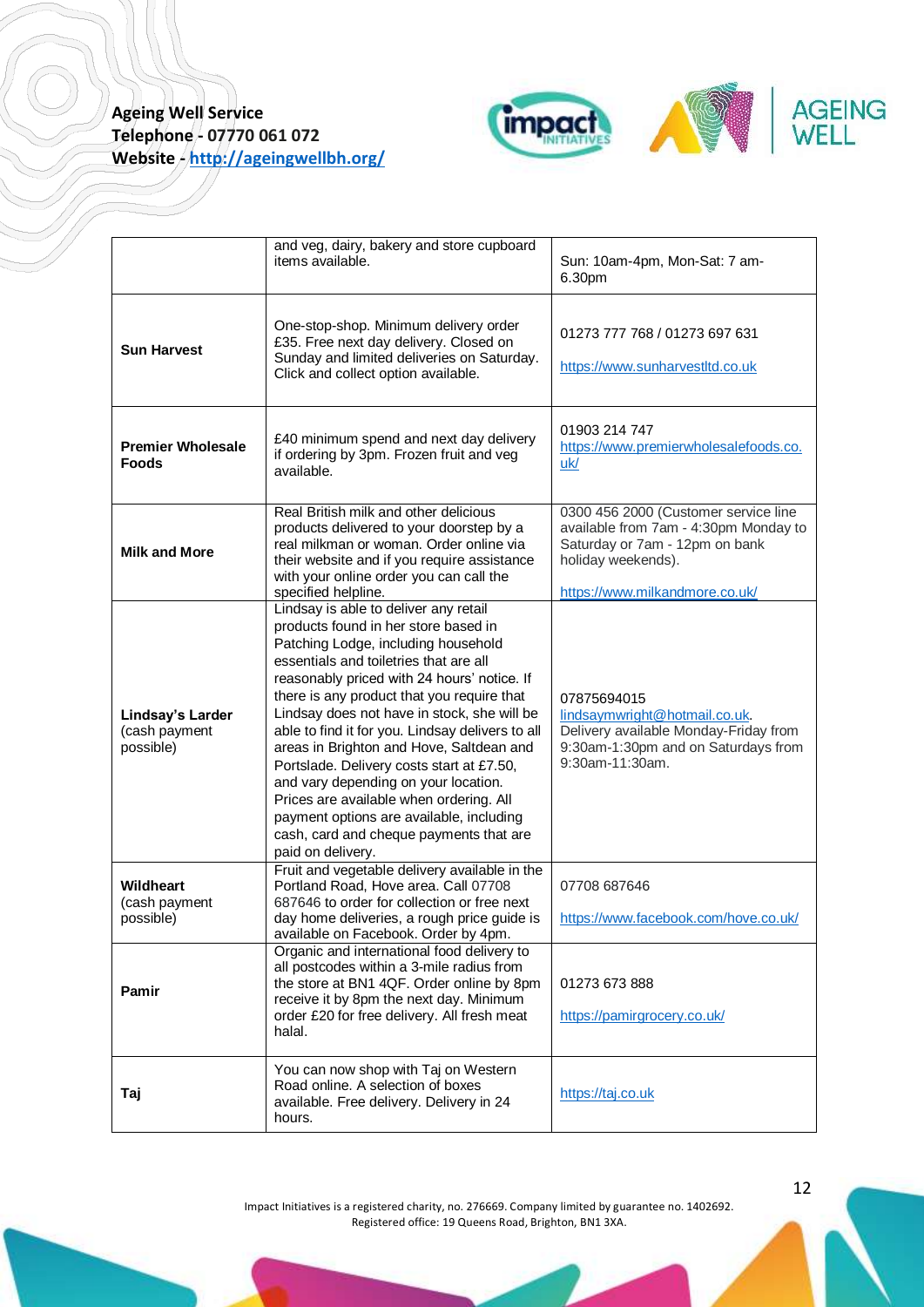

| <b>Florence Road</b><br><b>Market</b> | Online market open from Saturday<br>afternoon to Thursday midday for collection<br>the following Wednesday as well as<br>collection or delivery on Saturday. Weekly<br>outdoor farmers' market Saturdays 9:30 to<br>1:30, at the corner of Florence Road and<br>Southdown Ave, Brighton, BN1 6DL.<br>Check their website for more details.                                                                                                                                                                                                                          | www.florenceroadmarket.com                                                                                 |
|---------------------------------------|---------------------------------------------------------------------------------------------------------------------------------------------------------------------------------------------------------------------------------------------------------------------------------------------------------------------------------------------------------------------------------------------------------------------------------------------------------------------------------------------------------------------------------------------------------------------|------------------------------------------------------------------------------------------------------------|
| <b>DBC Green Grocers</b>              | Woodingdean Only. DBC Green Grocers<br>sells fresh fruit, veg and infinity foods<br>products (grains, pulses, nuts, dried fruits<br>etc.). Phone or email for weekly delivery or<br>phone in advance and collect. Payment via<br>cash in and envelope or BACCS transfer.<br>Check their website for opening hours.                                                                                                                                                                                                                                                  | 01273 300 441<br>https://downsbaptistchurch.org/commun<br>ity/greengrocers<br>suedbcgreengrocers@gmail.com |
| <b>Black Radish</b>                   | Currently delivering NON-ORGANIC fruit<br>and vegetables as well as cheese and<br>dairy in the Brighton & Hove area. A variety<br>of pre-made meals including soups and<br>curries can be delivered on Thursdays and<br>Fridays if you order by 10am on<br>Wednesday weekly. Pre-made meals can<br>be ordered with VEG boxes for free or<br>there is a delivery charge of £4 delivery.<br>Free delivery for orders over £15+.<br>Contactless card payment is accepted<br>upon delivery. Message on Black Radish<br>Facebook messenger or email for more<br>details. | 01273 733592<br>black.radish@icloud.com<br>https://www.facebook.com/blackradishlt<br>d/                    |
| 7 Dials Veg Box                       | Large Box £30 and Bumper Box £50.<br>Order by 10pm online for next day delivery.                                                                                                                                                                                                                                                                                                                                                                                                                                                                                    | 07895 019 727<br>7 Dials Veg Box - Home   Facebook                                                         |
| <b>Rushfields Farm</b><br>Shop        | The Farm Shop is open with COVID-19<br>safety measures in place. Please see the<br>website for opening hours. There is a<br>range of bread, cheese, meat and veg<br>available. Click and collect option is<br>available. Email or phone for more details.                                                                                                                                                                                                                                                                                                           | 01273 850015<br>farmshop@rushfields.com<br>https://www.rushfields.com                                      |
| <b>Wellocks at Home</b>               | Quality ingredients normally sold to<br>Michelin restaurants available online                                                                                                                                                                                                                                                                                                                                                                                                                                                                                       | https://wellocksathome.co.uk/                                                                              |
| <b>Sing Kee Foods</b>                 | Sing Kee has a wide range of provisions<br>from the Far East. It is one of Yorkshire's<br>largest Oriental supermarket networks.<br>Order online or over the phone, there is a<br>£6.99 delivery charge under £60. The                                                                                                                                                                                                                                                                                                                                              | 0199 270 1701 option 4<br>online@singkeefoods.co.uk<br>https://singkeefoods.co.uk/gb/                      |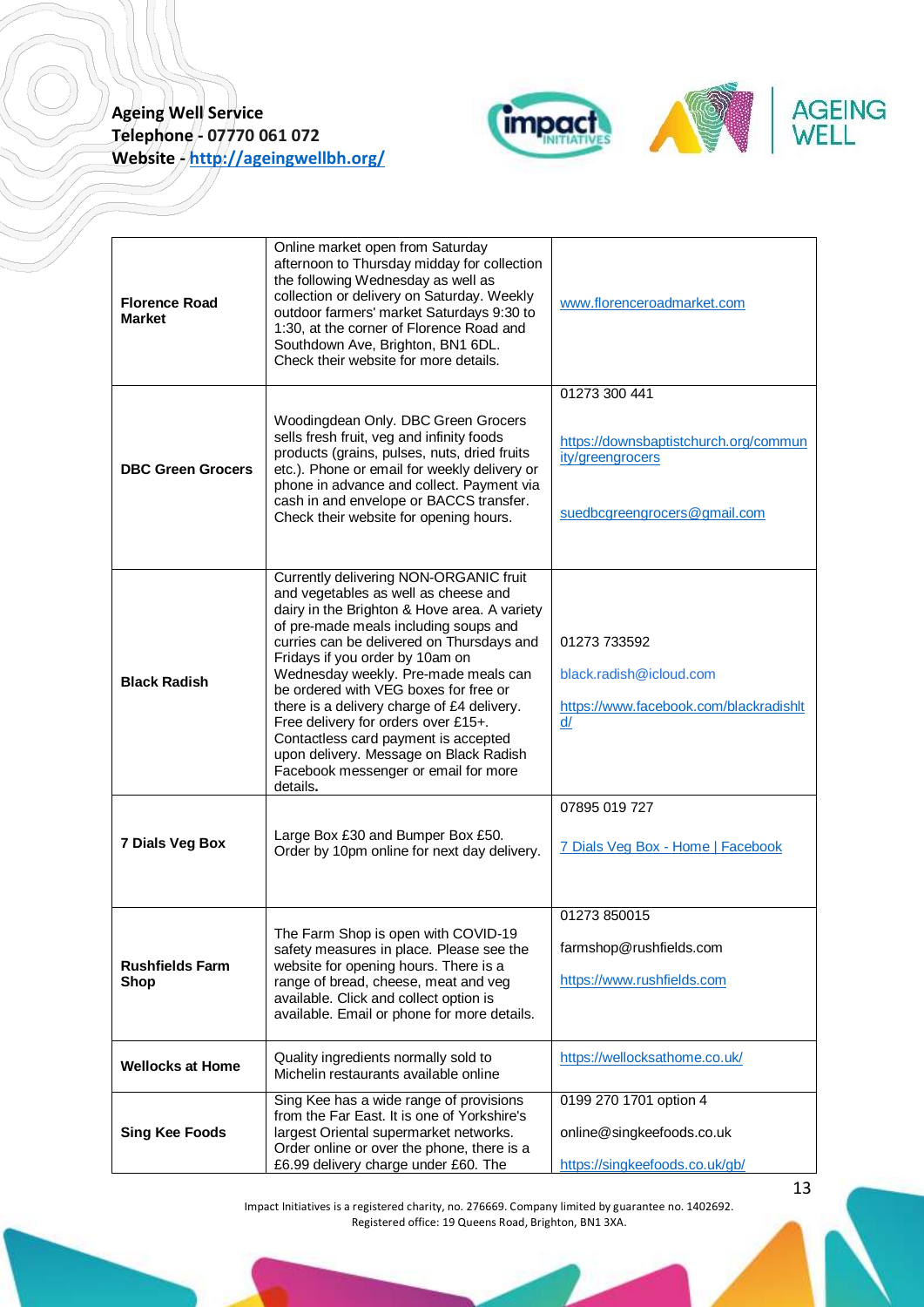

|                           | delivery option is free for orders over<br>£60. Available languages: Cantonese,<br>Mandarin and Thai.                                                                                                                                                                                                              |                                                                                                                                    |
|---------------------------|--------------------------------------------------------------------------------------------------------------------------------------------------------------------------------------------------------------------------------------------------------------------------------------------------------------------|------------------------------------------------------------------------------------------------------------------------------------|
| Food to your Home         | Previously supplying restaurants Food to<br>Your Home has been set up to bring food<br>to your doorstep. Order online                                                                                                                                                                                              | https://www.foodtoyourhome.com<br>info@foodtoyourhome.com                                                                          |
| <b>Approved Food</b>      | The UK's best selection of clearance food<br>& drink at discount prices. Delivery from<br>£3.                                                                                                                                                                                                                      | Customer service team: 01143599311<br>7.30am - 3.30pm Monday to Friday<br>https://www.approvedfood.co.uk/<br>cs@approvedfood.co.uk |
| <b>The Sussex Kitchen</b> | Delivery is free when you spend over £20.<br>Minimum order is £20. You can select a<br>delivery date of your choice of up to 7 days<br>ahead. For the next day delivery order<br>before midday the previous day.                                                                                                   | 01825 722 201<br>shop@thesussexkitchen.com                                                                                         |
|                           | Endeavour to deliver orders before 10 am<br>Monday to Saturday, depending on the<br>distance from us. Timed delivery slots are<br>not available.                                                                                                                                                                   | https://thesussexkitchen.com                                                                                                       |
| Nonna Tonda               | Homemade fresh pasta made each<br>morning, delivered to your door in Brighton.<br>Delivery is available to selected post codes<br>in Brighton. Order pasta dishes for two,<br>four or six people. Free delivery on all<br>orders currently. Manage deliveries via the<br>online calendar on Nonna Tonda's website. | 020 3976 8316<br>hello@nonnatonda.co.uk<br>https://nonnatonda.co.uk                                                                |

<span id="page-13-0"></span>In addition to this list **Brighton and Hove Food Partnership** have many more shops listed who can deliver. Visit their website for more details. Local and organic food stockists – [Brighton and Hove Food Partnership](https://bhfood.org.uk/how-to-hub/local-and-organic-food-stockists/) 

### **Independent Cafes, Bakeries, Fish Mongers and Butchers**

[\(bhfood.org.uk\)](https://bhfood.org.uk/how-to-hub/local-and-organic-food-stockists/)<br>uk

The following services operate in or deliver to Brighton & Hove. Orders can be made by phone and/or online**.**

|                  | Delivering Monday, Wednesday, Friday.    | 07796678654                           |
|------------------|------------------------------------------|---------------------------------------|
|                  | Soul Soup provide a variety of soups,    |                                       |
|                  | curries, salads and rescued produce that | info@soulsoup.cafe                    |
| <b>Soul Soup</b> | would have otherwise gone to waste for a |                                       |
|                  | recommended donation, e.g. 4x soup £8 or |                                       |
|                  | a produce bag £10. Bank transfer         | https://www.soulsoup.cafe/nourishing- |
|                  | preferred, cash payment possible.        | food-deliveries                       |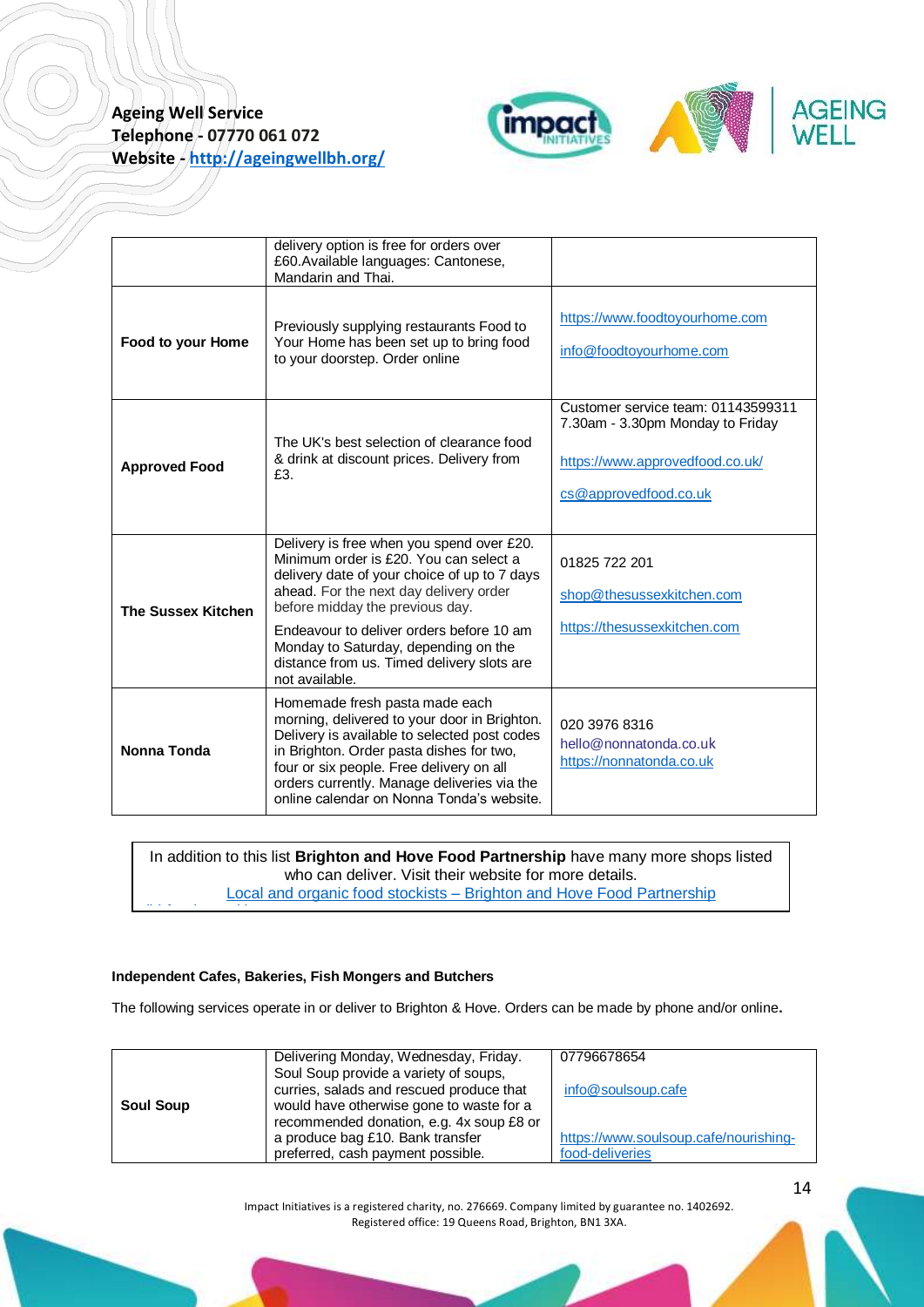

| <b>Kari Club</b><br><b>Praan Vitality Ready</b><br>meals    | Choose from delicious vegan soups to<br>hearty main courses. You can also order a<br>monthly recipe box to create a meal at<br>home.<br>All dishes are made individually from fresh<br>with no additives or colours. These dishes<br>come in recyclable cartons and are suitable<br>for freezing. Place your order by Thursday<br>midday for delivery every Friday.                            | https://thekariclub.com/praan/                                                                        |
|-------------------------------------------------------------|------------------------------------------------------------------------------------------------------------------------------------------------------------------------------------------------------------------------------------------------------------------------------------------------------------------------------------------------------------------------------------------------|-------------------------------------------------------------------------------------------------------|
| <b>Brighton and</b><br><b>Newhaven Fish</b><br><b>Sales</b> | Order fish by phone 8am-2pm Mon-Fri for<br>Tuesday- Saturday delivery. Minimum £20<br>spend and free delivery. Card payment<br>only.                                                                                                                                                                                                                                                           | 01273 414707<br>www.brighton-fish-sales.co.uk                                                         |
| <b>Brighton Express</b><br><b>Meats</b>                     | Order meat online for next day delivery.<br>Free delivery for orders over £40.                                                                                                                                                                                                                                                                                                                 | www.brightonexpressmeats.co.uk                                                                        |
| <b>Flourpot Bakery</b>                                      | Order online for the home delivery option,<br>click and collect option or order via<br>Deliveroo. Bread, baking items and a<br>selection of food normally sold in the café<br>is available via these three options. 48<br>hours' notice needed. Deliveries between<br>9:30am-3pm. Minimum order £10, delivery<br>charges apply.                                                                | www.theflourpot.co.uk                                                                                 |
| <b>The Cheese Hut</b>                                       | Over 120 different cheeses from Sussex,<br>Great Britain and the Continent available.<br>Supporting local Sussex cheese producers.<br>Free delivery on orders over £35                                                                                                                                                                                                                         | 01273 789 107<br>Email enquiries@thecheesehut.co.uk<br>https://the-cheese-hut.myshopify.com           |
| <b>Southwick Square</b><br><b>Meats</b>                     | Butchers shop in Southwick Square,<br>Southwick Brighton. To place an order<br>please call 01273 592168 or message us<br>on Facebook, orders will have to be in by<br>11.30am for that day delivery, minimum<br>order £35.00                                                                                                                                                                   | 01273 592 168<br><b>Southwicksquare Meats - Home</b><br>Facebook<br>www.southwicksquaremeatsltd.co.uk |
| <b>Too Good To Go</b>                                       | Too Good To Go is an organisation that<br>aims to reduce food waste by making food<br>that would otherwise go to waste<br>throughout the city, available for collection<br>each day. The Too Good To Go App lets<br>you buy and collect food that is leftover<br>from various cafes, restaurants, hotels,<br>shops and manufactures, at a reduced<br>price. You can request a 'magic bag' from | https://toogoodtogo.co.uk/en-gb                                                                       |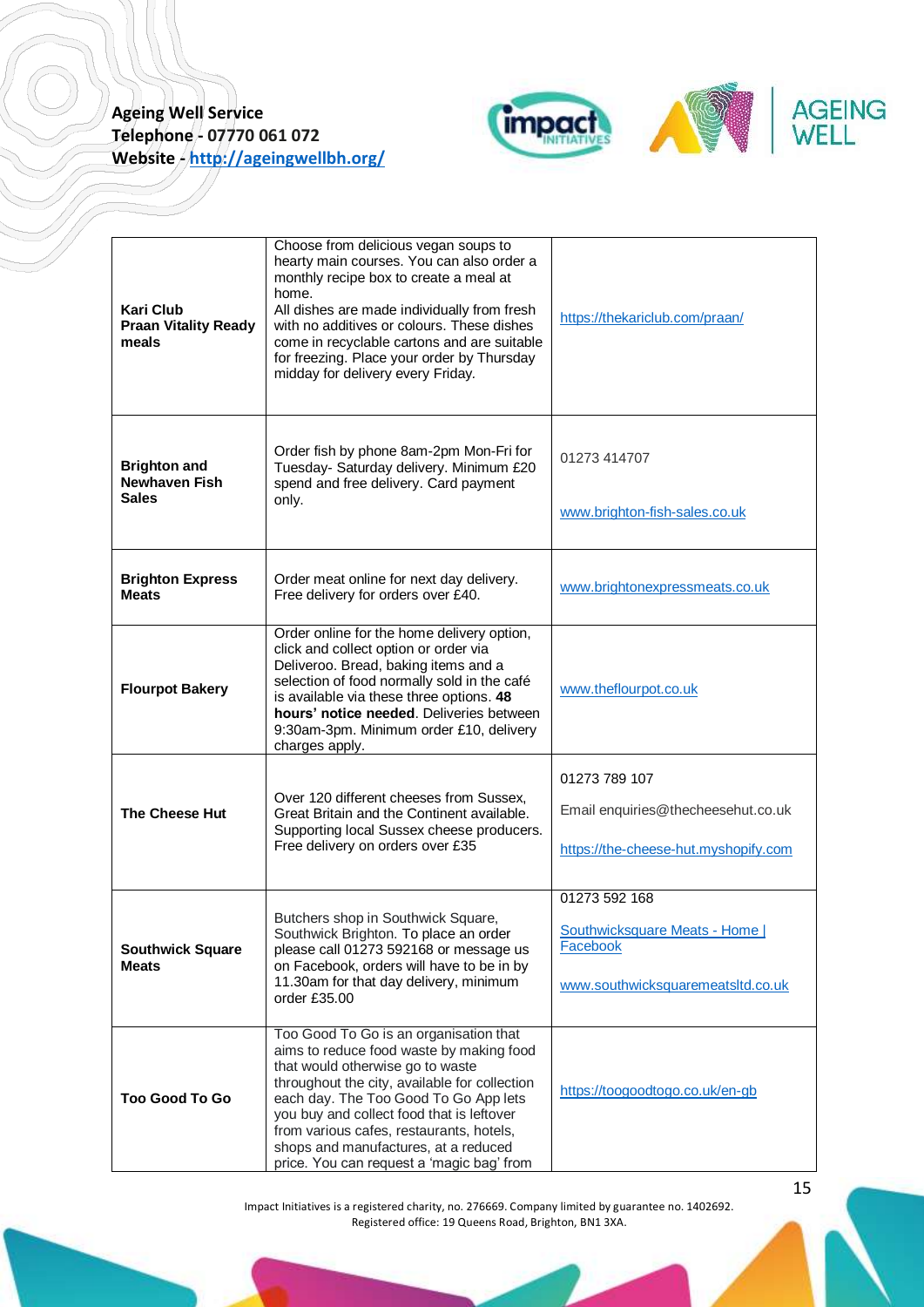

| your chosen place, and they will make you    |  |
|----------------------------------------------|--|
| up a bag with a selection of leftover        |  |
| produce. All you have to do is download      |  |
| the app, select the place you would like to  |  |
| collect from, purchase a 'magic bag' via     |  |
| card payment on the app, and show the        |  |
| store your collection confirmation on        |  |
| arrival. The app is available to download on |  |
| all smartphones or tablets.                  |  |

#### <span id="page-15-0"></span>**Local Restaurant and Takeaways as Delivery**

Here are some options available if you would like to order takeaway meals. If you are unable to get online or use a mobile app you may be able to ask someone to do so for you. Some companies allow you to pay cash on delivery. Remember to maintain the recommended 2 metre distance.

| Dinner 2 Go                           | Online Brighton based delivery service.<br>Delivering from local restaurants,<br>takeaways and off-licenses. App available.<br>Cash can be paid on delivery if necessary. | www.dinner2go.co.uk/brighton                        |
|---------------------------------------|---------------------------------------------------------------------------------------------------------------------------------------------------------------------------|-----------------------------------------------------|
| <b>Restaurants</b><br><b>Brighton</b> | Directory of restaurants and cafes<br>delivering in Brighton. Updated regularly                                                                                           | www.restaurantsbrighton.co.uk/brighton<br>-takeaway |
| <b>Just Eat</b>                       | Online and app takeaway delivery service.<br>Cash payment possible however place in<br>envelope (or similar) and take measures to<br>keep distance when handing over      | www.just-eat.co.uk                                  |
| <b>Deliveroo</b>                      | Online and app takeaway delivery service.<br>Card payment only.                                                                                                           | www.deliveroo.co.uk                                 |
| <b>Uber Eats</b>                      | Online and app takeaway delivery service.<br>Card payment only.                                                                                                           | www.ubereats.com                                    |

#### <span id="page-15-1"></span>**Corner Shop Delivery**

Similar to ordering a takeaway on an app or online you can order groceries from your local corner shop.

| <b>Beelivery</b> | Beelivery is a nationwide on demand<br>grocery delivery service using<br>crowdsourced delivery drivers.                                                                                                            | www.beelivery.com                         |
|------------------|--------------------------------------------------------------------------------------------------------------------------------------------------------------------------------------------------------------------|-------------------------------------------|
| <b>Runner UK</b> | Download the app for £2.50 delivery<br>charge of corner shop items e.g. Soft<br>drinks, Drinks, Frozen food, Pantry, Dairy,<br>Bread. Tea/Coffee, Household items, Pet<br>food, Veg, Fruit.                        | 07308 848520<br>https://www.runneruk.com/ |
| Grocemania       | A new shopping delivery app for smaller<br>shops. Delivery in 1 hour. There is free<br>delivery on orders over £30, while delivery<br>of orders between £10 and £30 cost £2.50,<br>and orders under £10 cost £4.50 | https://grocemania.co.uk/                 |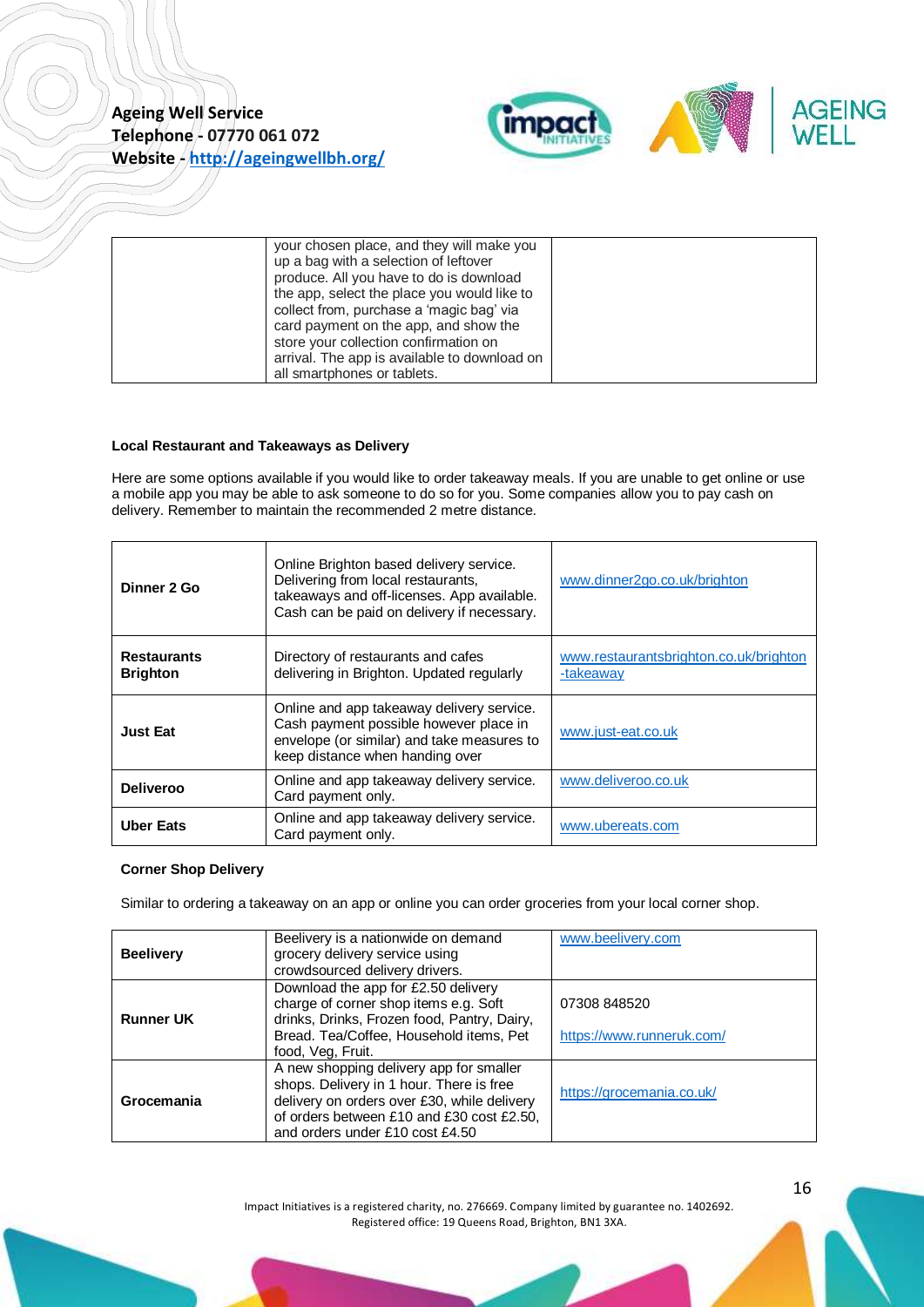

<span id="page-16-0"></span>

| Neighbour-<br>hood<br><b>Volunteer</b><br><b>Support</b> | Many new schemes have been set up to support people during Covid-19. Volunteers will<br>have signed an agreement but may not be DBS checked, please use your discretion and<br>alert us to any suspicious behaviour. If you are an older or vulnerable person in need of<br>support navigating the options, please call Ageing Well. We will be happy to connect you<br>with options that have worked well for others and refer you to the Ageing Well partners<br>when further support is needed.                                                                                                                                                                                                                    |                                                                                                                                                         |  |
|----------------------------------------------------------|-----------------------------------------------------------------------------------------------------------------------------------------------------------------------------------------------------------------------------------------------------------------------------------------------------------------------------------------------------------------------------------------------------------------------------------------------------------------------------------------------------------------------------------------------------------------------------------------------------------------------------------------------------------------------------------------------------------------------|---------------------------------------------------------------------------------------------------------------------------------------------------------|--|
| <b>Mutual Aid</b><br><b>Groups</b>                       | Neighbours are offering to support each<br>Emergency phone number 07872 023 446<br>other with shopping, telephone calls and<br>more. Find your local group through their<br>https://brightonmutualaid.co.uk/<br>website                                                                                                                                                                                                                                                                                                                                                                                                                                                                                               |                                                                                                                                                         |  |
| <b>NHS Volunteer</b><br><b>Responder</b>                 | You can self-refer for support from an NHS<br>volunteer responder.<br>People who want to continue to<br>stay at home or who need to<br>avoid busier public spaces, such<br>as supermarkets<br>People with caring responsibilities<br>People who are self-isolating<br>٠<br>because they've been diagnosed<br>with COVID-19 or have symptoms<br>People who've been instructed to<br>٠<br>self-isolate by the 'Test and Trace'<br>service, because they've been<br>near someone infected.<br>People who are self-isolating<br>٠<br>ahead of planned hospital care.<br>Frontline health and care workers<br>٠<br>The responder can support with<br>$\bullet$<br>shopping, prescription collection<br>or a friendly chat. | Call 0808 196 3646 (8am to 8pm) to refer<br>yourself<br>https://volunteering.royalvoluntaryservice.org<br>.uk/nhs-volunteer-responders-portal/isolating |  |
| <b>OnHand</b><br><b>Volunteer</b><br>service             | You can self-refer for volunteer support by<br>phone or fill in the online referral form via<br>On Hand's website. Volunteers are<br>interviewed and DBS checked.<br>Free volunteer help with<br>tasks such as companionship<br>calls, shopping, medication<br>collection, dog walking, tech help<br>and other errands.<br>During COVID-19 OnHand can<br>only help with non-contact<br>volunteer support. Volunteers<br>aren't available to provide<br>"professional care" such as<br>personal hygiene and childcare or<br>personal emotional support a<br>counsellor might provide.<br>Support from OnHand is subject to<br>volunteer availability.                                                                  | Call 0203 488 2912 (8am-8pm) to refer<br>yourself or fill in the online referral form via<br>www.beonhand.co.uk                                         |  |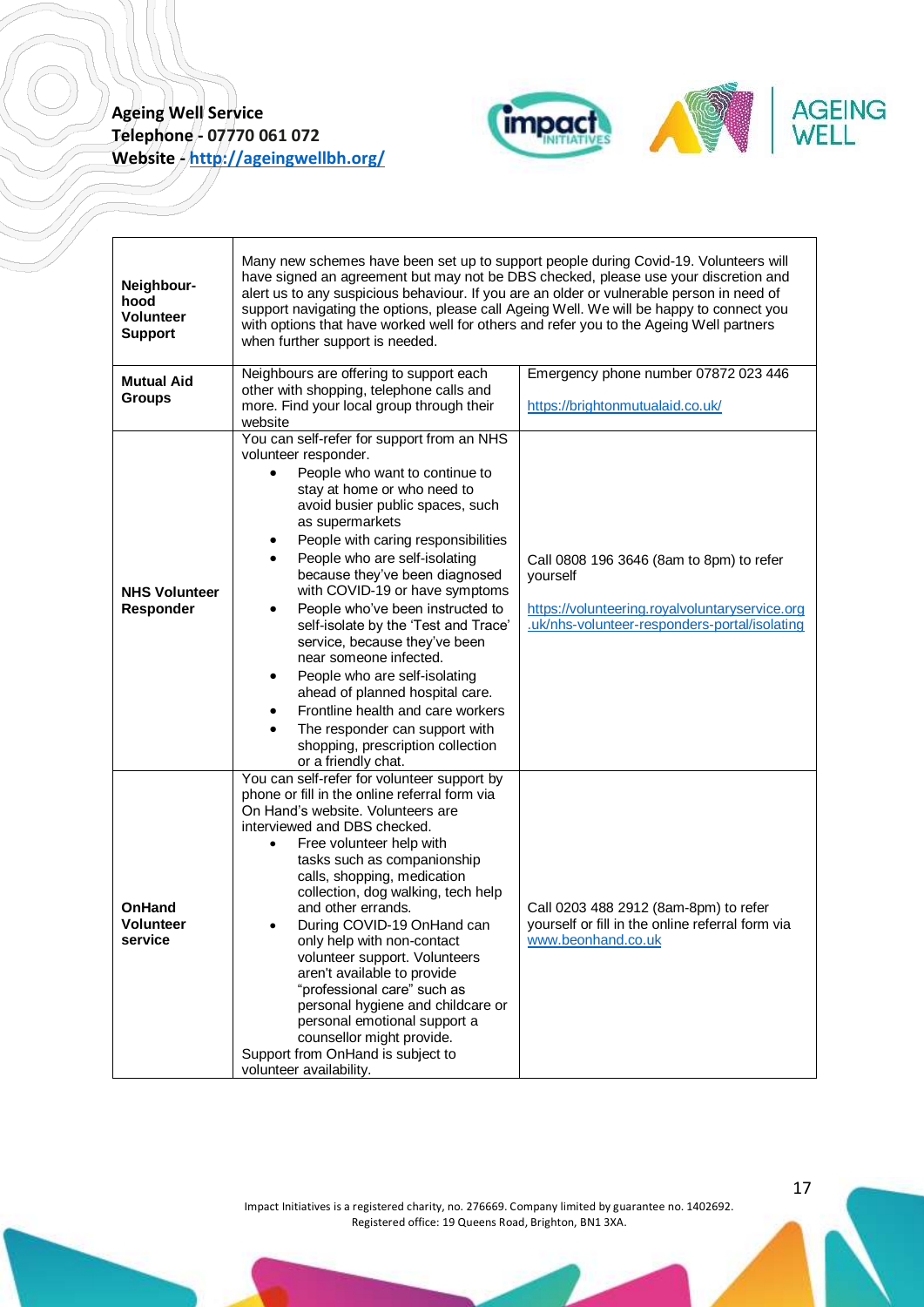

| <b>Local Charities and</b><br><b>Organisations</b>                                  |                                                                                  | 19/request-help-yourself-or-someone-else                                                                                                                                                                                                                                                                                                                                                                                                                                                                                                                                                                                                                                         | Brighton & Hove Council have partnered with Brighton &<br>Hove Food Partnership to offer various food supply<br>services. Click here for further information Brighton and<br>Hove Food Partnership. We would recommend that you<br>contact the Council for support and information:<br>https://new.brighton-hove.gov.uk/coronavirus-covid- |
|-------------------------------------------------------------------------------------|----------------------------------------------------------------------------------|----------------------------------------------------------------------------------------------------------------------------------------------------------------------------------------------------------------------------------------------------------------------------------------------------------------------------------------------------------------------------------------------------------------------------------------------------------------------------------------------------------------------------------------------------------------------------------------------------------------------------------------------------------------------------------|--------------------------------------------------------------------------------------------------------------------------------------------------------------------------------------------------------------------------------------------------------------------------------------------------------------------------------------------|
| <b>Real Junk</b><br><b>Food Project</b>                                             | as you feel' basis.<br>from 12.30pm-2.00pm.<br>Road)<br>information and updates. | The RJFP food hub is open at Leybourne<br>Parade selling a range of rescued produce<br>that would have otherwise gone to waste.<br>Food such as fruit, vegetables, pasta, dairy<br>and other household staples are available.<br>The food is available to purchase on a 'pay<br>RJFP's St Lukes café, at 64 Old Shoreham<br>Road, have opened for sit down meals with<br>Covid-19 protocols in place. St Lukes café<br>is open every Tuesday and Wednesday<br>A community hot lunch is available once<br>again in Kemp Town at RJFP's Fitzherbert<br>Community Hub on Wednesday from 12:30<br>at St John the Baptist Church (2 Bristol<br>Check RJFP's Facebook page for further | http://www.realjunkfoodbrighton.co.uk/<br>The Real Junk Food Project Brighton - Home<br>Facebook                                                                                                                                                                                                                                           |
| <b>BMECP Food</b><br>Bank                                                           | balanced food items.                                                             | BMECP has set up a foodbank to reach out<br>to the BME, BAME and other communities<br>and help where they can. It will run every<br>Friday from 12.00-3.00 pm. The BMECP<br>Food Bank provides emergency food<br>parcels for people in crisis who live in<br>Brighton and Hove. Each food parcel<br>contains non-perishable and nutritionally                                                                                                                                                                                                                                                                                                                                    | http://bmecp.org.uk/bmecp-food-bank/                                                                                                                                                                                                                                                                                                       |
| Food and<br>Friendship                                                              | Covid-19 restrictions ease.                                                      | Food and Friendship lunch club will<br>continue supporting their beneficiaries and<br>hope to be opening up to small invited<br>groups in a trial, with social distancing,<br>facemasks and hand sanitising as the                                                                                                                                                                                                                                                                                                                                                                                                                                                               | 07813 667 857<br>https://foodandfriendship.org.uk<br>cookingcaroline@outlook.com                                                                                                                                                                                                                                                           |
| <b>Brighton</b><br><b>Unemployed</b><br><b>Centre</b><br><b>Families</b><br>Project |                                                                                  | BUCFP provide a vegan ready meal<br>collection service for those who live locally,<br>or meals can be collected by prior<br>arrangement. Meals will need to be booked<br>in advance - please call the office on 01273<br>601211. BUCFP can provide one off<br>emergency food parcels for people with no<br>money or access to food available for                                                                                                                                                                                                                                                                                                                                 | 01273 601211<br>office hours are Tues-Friday 10am-4pm<br>www.bucfp.org                                                                                                                                                                                                                                                                     |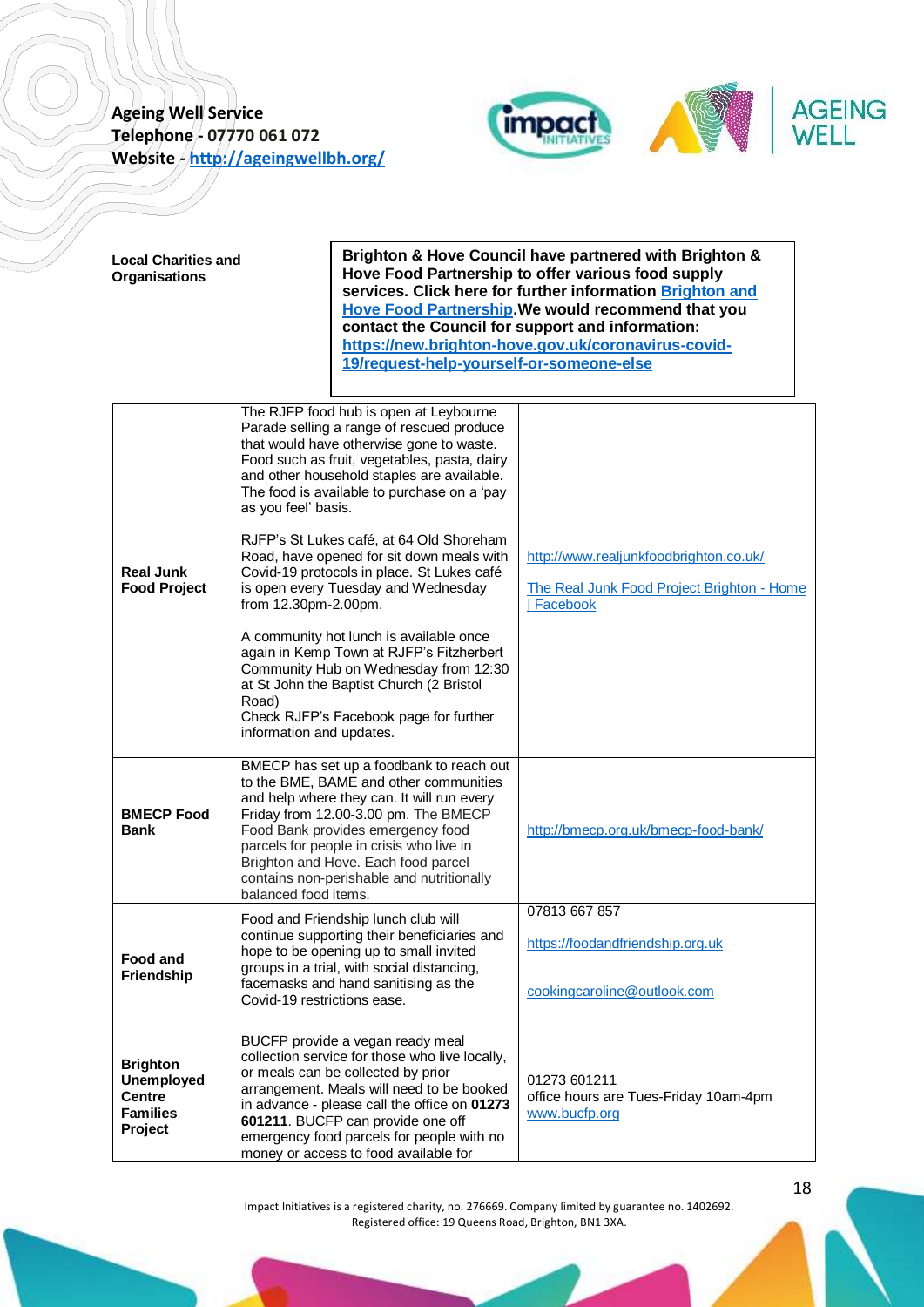

|                                                       | collection only on Tuesdays-Fridays.<br>Please fill out their form online (call if<br>internet access is not possible).<br>If you need a freshly prepared nutritious<br>hot meal during the Covid -19 pandemic,<br>EBFC are cooking and delivering meals<br>citywide in Brighton and Hove to anyone<br>who would benefit from a daily meal. They                                                                                                                                                                                                                                                                                | 07539 635 017                                                                                                                                                                                                                    |
|-------------------------------------------------------|---------------------------------------------------------------------------------------------------------------------------------------------------------------------------------------------------------------------------------------------------------------------------------------------------------------------------------------------------------------------------------------------------------------------------------------------------------------------------------------------------------------------------------------------------------------------------------------------------------------------------------|----------------------------------------------------------------------------------------------------------------------------------------------------------------------------------------------------------------------------------|
| <b>East Brighton</b><br><b>Food Coop</b>              | deliver you enough hot meals to cover you<br>for the week on Monday, Wednesday and<br>Friday's between 3-6pm. The service is<br>free and EBFC accept self-referrals. EBFC<br>is collectively run by volunteers and<br>donations.                                                                                                                                                                                                                                                                                                                                                                                                | Email: eastbrightonfoodcoop@gmail.com<br>https://www.eastbrightonfoodcoop.uk/                                                                                                                                                    |
| <b>Mutual Aid</b><br><b>Vegan Food</b><br><b>Bank</b> | Mutual aid vegan food bank provides<br>vegan food and toiletry items at their drop-<br>in service every Tuesday from 1-3pm.<br>There is no need to arrange an<br>appointment or call beforehand. All you<br>have to do is arrive and talk to a volunteer<br>about your needs to pick up a food parcel.<br>The Cowley Club is currently closed due to<br>Covid-19 restrictions, but you can still pick<br>up your food parcel via the rear door which<br>is at 52a Providence Place. When you<br>arrive at the Cowley Club, ask staff or<br>volunteers to point you towards the back<br>building if it is your first time there. | Email: mutualaidveganfoodbank@gmail.com<br>The Cowley Club, 12 London Road, Brighton<br><b>BN1 4.IA</b>                                                                                                                          |
| Moulsecoomb<br>Community<br><b>Market</b>             | Local community supermarket. Weekly<br>£3.50 membership fee to shop for about<br>£16 worth of goods every Wednesday.<br>Open to all residents of Moulsecoomb and<br>the surrounding area. No referral needed.                                                                                                                                                                                                                                                                                                                                                                                                                   | Text 07925523924 for more information<br>10am - 12pm every Weds at St. George's<br>Hall, 140 Newick Road, BN1 9JG.<br>https://www.facebook.com/pages/category/N<br>onprofit-Organization/Moulsecoomb-<br><b>Community-Market</b> |
| <b>Very Local</b><br><b>Food Hubs</b>                 | Community food boxes, fresh, affordable<br>and available weekly in Moulsecoomb,<br>Bevendean and Bates Estate. Prices vary<br>from £5 to £10, available for collection or<br>delivery if you are isolating/vulnerable.                                                                                                                                                                                                                                                                                                                                                                                                          | 07591 972 600<br>verylocalfoodhubs@gmail.com<br>https://www.facebook.com/verylocalfoodhubs                                                                                                                                       |
| The Hop 50+                                           | The Hop 50+ is a café and centre with<br>home-cooked food and great coffee, with<br>groups and activities including minibus<br>trips, therapies, exercise, and educational<br>and social events. These are also available<br>to join on Zoom. The Hop is open Monday                                                                                                                                                                                                                                                                                                                                                            | 01273 729603<br>https://impact-<br>initiatives.org.uk/services/adults-and-older-<br>people/hop50/                                                                                                                                |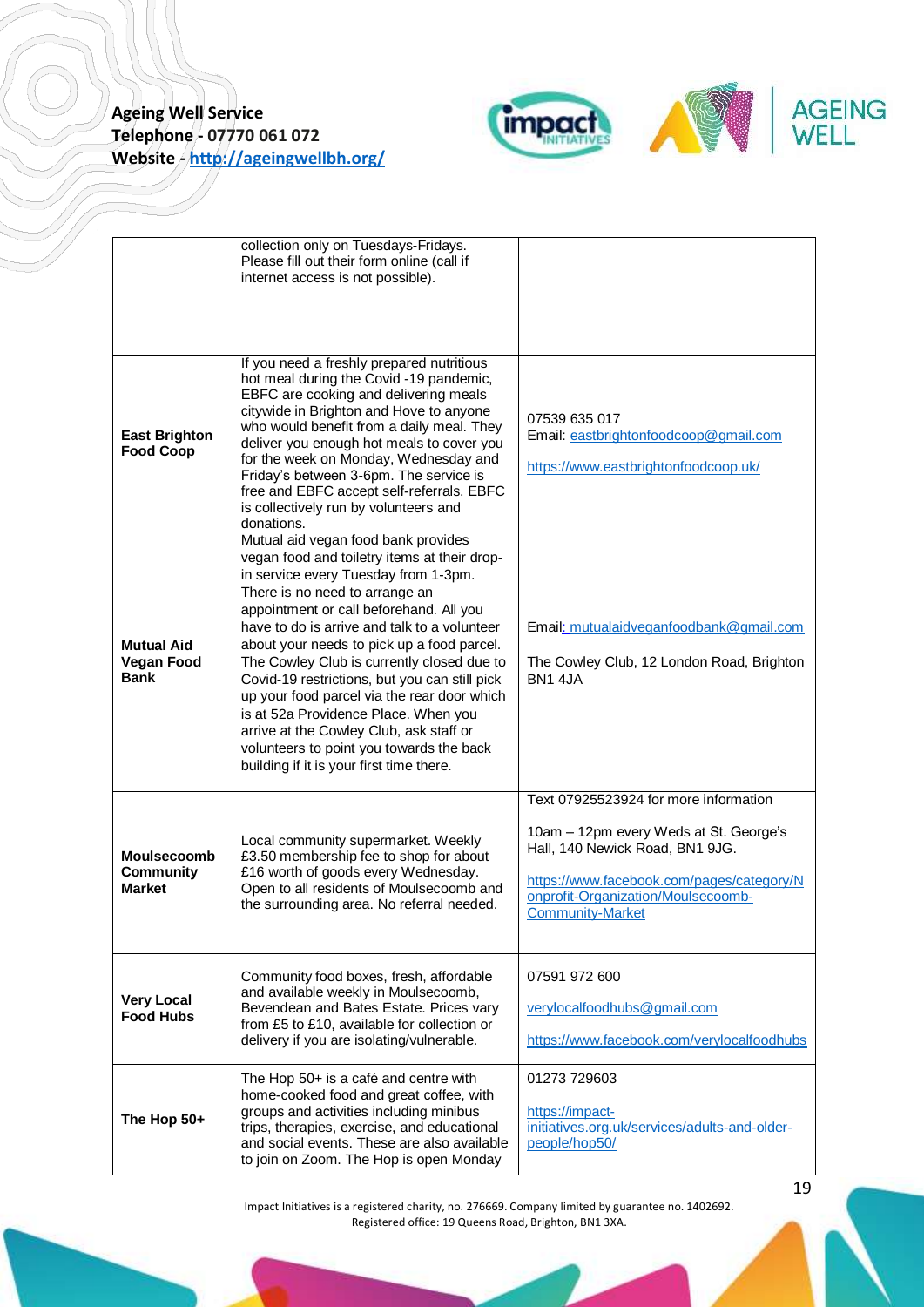

|                                                       | to Friday, with Friday being a dedicated<br>day for people living with the early stages<br>of dementia. The café opening times are<br>Monday to Friday from 10am to 4pm. Their<br>home cooked main meal is available from<br>12:30-1:30pm, in which you can get a main<br>course, desert and tea or coffee for £7.50.<br>Their snack menu is also available<br>throughout the day. You can see what<br>events are happening each month on their<br>monthly schedule, located on their website.<br>Their September schedule is as follows:                                                                                                                                                                                                                                                                                                                                                                                                                                                                                                                                                                                                             | thehop50@impact-initiatives.org.uk                                                                                                                                                                                                                                                                                        |
|-------------------------------------------------------|-------------------------------------------------------------------------------------------------------------------------------------------------------------------------------------------------------------------------------------------------------------------------------------------------------------------------------------------------------------------------------------------------------------------------------------------------------------------------------------------------------------------------------------------------------------------------------------------------------------------------------------------------------------------------------------------------------------------------------------------------------------------------------------------------------------------------------------------------------------------------------------------------------------------------------------------------------------------------------------------------------------------------------------------------------------------------------------------------------------------------------------------------------|---------------------------------------------------------------------------------------------------------------------------------------------------------------------------------------------------------------------------------------------------------------------------------------------------------------------------|
|                                                       | https://impact-initiatives.org.uk/wp-<br>content/uploads/2021/09/September-2021-<br>Programme.pdf.                                                                                                                                                                                                                                                                                                                                                                                                                                                                                                                                                                                                                                                                                                                                                                                                                                                                                                                                                                                                                                                    |                                                                                                                                                                                                                                                                                                                           |
| <b>Food and</b><br>Friendship<br><b>Luncheon Club</b> | The Food and Friendship Luncheon Club<br>are a friendly and inclusive lunch club for<br>older people in the area around Hove,<br>Portslade and Hangleton. They are now<br>running their in-person lunch clubs again<br>on Tuesdays and Thursdays, where they<br>use surplus food from the local area to<br>serve their hearty meals. The club is<br>located in Hove Methodist Church.<br>Tuesday: The club runs every Tuesday<br>during school term time for older people. It<br>runs from 12:30-2:30pm, and includes a<br>three-course meal with tea or coffee and<br>entertainment for £4 per person. Door to<br>door transport is available if required.<br>Thursday: The club runs every Thursday<br>during school term time for older people<br>and adults with learning disabilities. It runs<br>from 12:30-2:30pm, and includes a two-<br>course lunch with tea or coffee and<br>entertainment for £2 per person.<br>Guests can attend independently or with<br>their support workers. Please call Caroline<br>on the numbers before hand to let her<br>know you are coming, and she can talk you<br>through the food and transport available. | For more information or if you require<br>transport or would like to discuss your dietary<br>requirements, please contact Caroline:<br>Call 01273 728 678 or 07813 667 857.<br>Email cookingcaroline@outlook.com.<br>https://foodandfriendship.org.uk/luncheon-<br>club<br>https://www.facebook.com/hoveluncheonclub<br>L |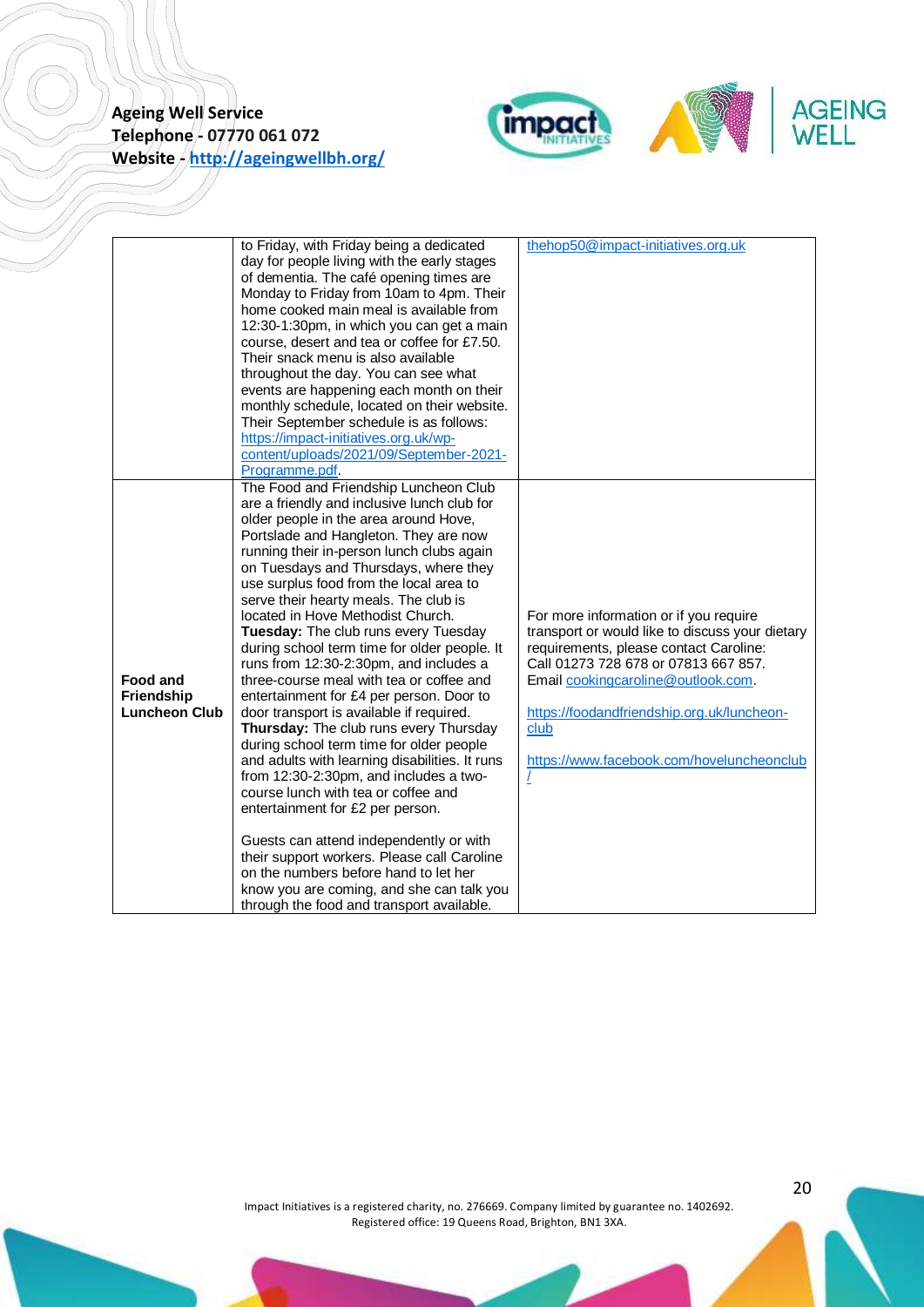

| <b>Lunch Positive</b> | A welcoming, informal lunch club every<br>Friday afternoon. Based in central Brighton<br>Lunch Positive is open to anyone living<br>with or affected by HIV. Other support is<br>available to members including deliveries<br>of cooked food, groceries and telephone<br>befriending. | 07846 464 384<br>https://en-gb.facebook.com/lunchclubfriends/ |
|-----------------------|---------------------------------------------------------------------------------------------------------------------------------------------------------------------------------------------------------------------------------------------------------------------------------------|---------------------------------------------------------------|
|                       | Lunch Positive are open for sit down<br>community meals weekly on Friday. Doors<br>open 12 noon and lunch will be served at<br>1pm. Check their Facebook link for more<br>updates.                                                                                                    | www.lunchpositive.org/special-plans                           |

<span id="page-20-0"></span>

| Getting out to<br>go shopping | You may want to return to running your own errands and doing your own shopping. Some<br>organisations run services to make this easier and you will be able to look into these<br>services as Covid-19 restrictions ease. |
|-------------------------------|---------------------------------------------------------------------------------------------------------------------------------------------------------------------------------------------------------------------------|
|-------------------------------|---------------------------------------------------------------------------------------------------------------------------------------------------------------------------------------------------------------------------|

| <b>Brighton and</b><br>Hove<br>Community<br><b>Transport</b>                 | Easy link is a door to door transport service<br>for people that find it difficult or impossible<br>to use the normal bus service, including<br>wheelchair users.<br>The Easylink Shopping Service serves<br>Brighton and Hove from Portslade to<br>Saltdean, taking passengers to their<br>nearest supermarket. You can call or go<br>online to book. Easy link is operating a<br>reduced service currently and can<br>accommodate a maximum of 16<br>passengers at a time on their minibus. You<br>must wear a face covering unless you are<br>exempt. Strict safety precautions are being<br>adhered to in order to ensure customer<br>safety. | 01273 677559<br>https://bhct.co.uk/                                                                                                                                                                              |
|------------------------------------------------------------------------------|---------------------------------------------------------------------------------------------------------------------------------------------------------------------------------------------------------------------------------------------------------------------------------------------------------------------------------------------------------------------------------------------------------------------------------------------------------------------------------------------------------------------------------------------------------------------------------------------------------------------------------------------------|------------------------------------------------------------------------------------------------------------------------------------------------------------------------------------------------------------------|
| <b>Possibility</b><br>People's low<br>cost scooter<br>and wheelchair<br>hire | Shopmobility are now open 5 days a week,<br>from 10am to 4pm, Monday to Friday.<br>Please contact Shopmobility for information<br>about overnight and weekly hires.<br>Bookings must be made at least the day<br>before. Please call ahead to book your<br>equipment. All equipment must be<br>collected and returned from Shopmobility's<br>main Churchill Square site during the<br>current restrictions. The following<br>equipment is available for hire: mobility<br>scooter, wheelchairs, powered wheelchairs<br>and even portable 'bus' scooters.                                                                                          | Shopmobility:01273 32 32 39<br>Possibility People helpline: 01273 89 40 40<br>shopmo@possabilitypeople.org.uk<br>https://www.possabilitypeople.org.uk/how-<br>we-can-help/independent-living/shopmobility-<br>2/ |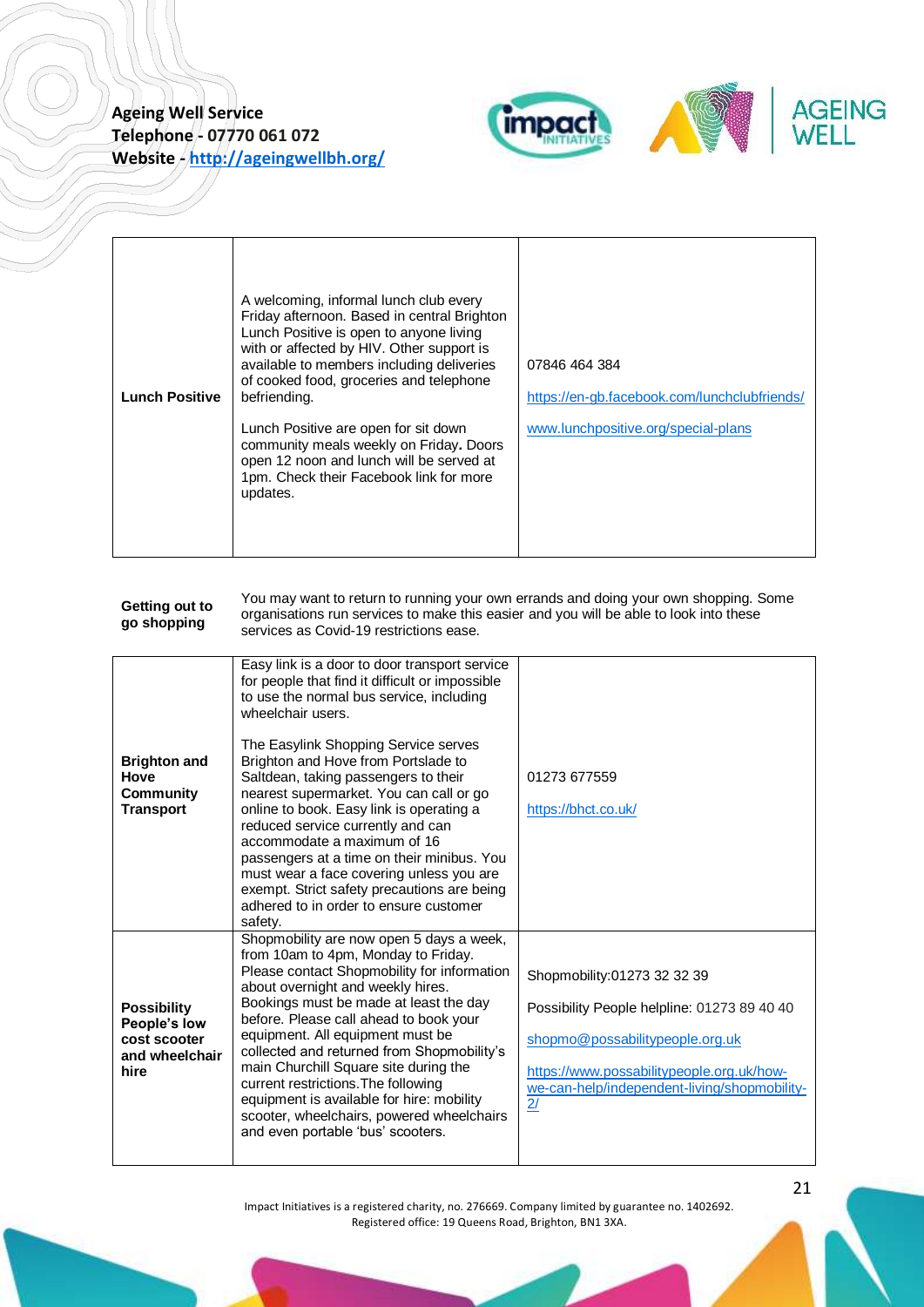

<span id="page-21-0"></span>

| Ask SARA -<br>Living made<br>easy                                              | A useful website for impartial advice about<br>equipment to help make daily living easier.<br>Click on the shopping option and answer<br>some questions. You will then be offered<br>some ideas to make shopping easier.                                                                                                                                                                                                                                                                                                                                                                                                                                                                                                                                                                  | https://asksara.livingmadeeasy.org.uk/                                                                                                                                |
|--------------------------------------------------------------------------------|-------------------------------------------------------------------------------------------------------------------------------------------------------------------------------------------------------------------------------------------------------------------------------------------------------------------------------------------------------------------------------------------------------------------------------------------------------------------------------------------------------------------------------------------------------------------------------------------------------------------------------------------------------------------------------------------------------------------------------------------------------------------------------------------|-----------------------------------------------------------------------------------------------------------------------------------------------------------------------|
| For Fun                                                                        | There are some great opportunities to get online and learn new cooking skills!                                                                                                                                                                                                                                                                                                                                                                                                                                                                                                                                                                                                                                                                                                            |                                                                                                                                                                       |
|                                                                                |                                                                                                                                                                                                                                                                                                                                                                                                                                                                                                                                                                                                                                                                                                                                                                                           |                                                                                                                                                                       |
| Cooking<br><b>Confidence</b><br>with the<br><b>Community</b><br><b>Kitchen</b> | A Facebook group for people who are learning to cook or<br>building up their cooking confidence. Run by the friendly<br>team at the Community Kitchen - a cookery school in<br>Brighton.                                                                                                                                                                                                                                                                                                                                                                                                                                                                                                                                                                                                  | https://www.facebook.com/g<br>roups/cookingconfidencebtn<br>kitchen/                                                                                                  |
| <b>Community</b><br>Chef, good<br>food for all                                 | Online cookery courses for isolated and vulnerable people.                                                                                                                                                                                                                                                                                                                                                                                                                                                                                                                                                                                                                                                                                                                                | http://communitychef.org.uk                                                                                                                                           |
| <b>Brighton and</b><br><b>Hove Food</b><br>Partnership                         | Brighton and Hove Food Partnership run a variety of courses<br>throughout the year on topics such as managing menopause,<br>food-related events and specialised cookery courses. Check<br>their website to see what courses are coming up.<br>Upcoming events:<br>Festive Baking (Thursday 2 <sup>nd</sup> December 2021)<br>10:30am-1pm at the Community Kitchen<br>Learn how to make Stollen and Linzer cookies in<br>this festive cookery class.<br>https://bhfood.org.uk/events/festive-baking-stollen-<br>linzer-cookies/<br>Meat-free Christmas (Wednesday 1 <sup>st</sup> December<br>$\bullet$<br>2021) 6-9pm at the Community Kitchen<br>A hands on workshop that will teach you how to<br>create three delicious alternatives to turkey for a<br>vegetarian or vegan Christmas. | https://bhfood.org.uk/events                                                                                                                                          |
| <b>Saturday</b><br><b>Morning</b><br><b>Market at The</b><br><b>Bevy</b>       | The Bevy has set up a Saturday morning market where you<br>can meet, mingle and enjoy a Bevy breakfast and coffee.<br>Saturday 27th November 9:30am-1:30pm<br>Stalls selling fruit, vegetables, bread, cakes and<br>samosas. There will also be arts and crafts along<br>with local activity information. You can also get your<br>Christmas trees here!<br>Saturday 18th December 9:30am-1:30pm<br>Stalls selling the usual produce but with an added<br>festive twist. There will also be a performance from<br>the Brighton Swing Choir!                                                                                                                                                                                                                                               | https://www.thebevy.co.uk/s<br>aturday-morning-market/<br>Address: 50 Hillside,<br>Brighton, BN2 4TF<br>Telephone:<br>01273 281009<br>Email:<br>contact@thebevy.co.uk |